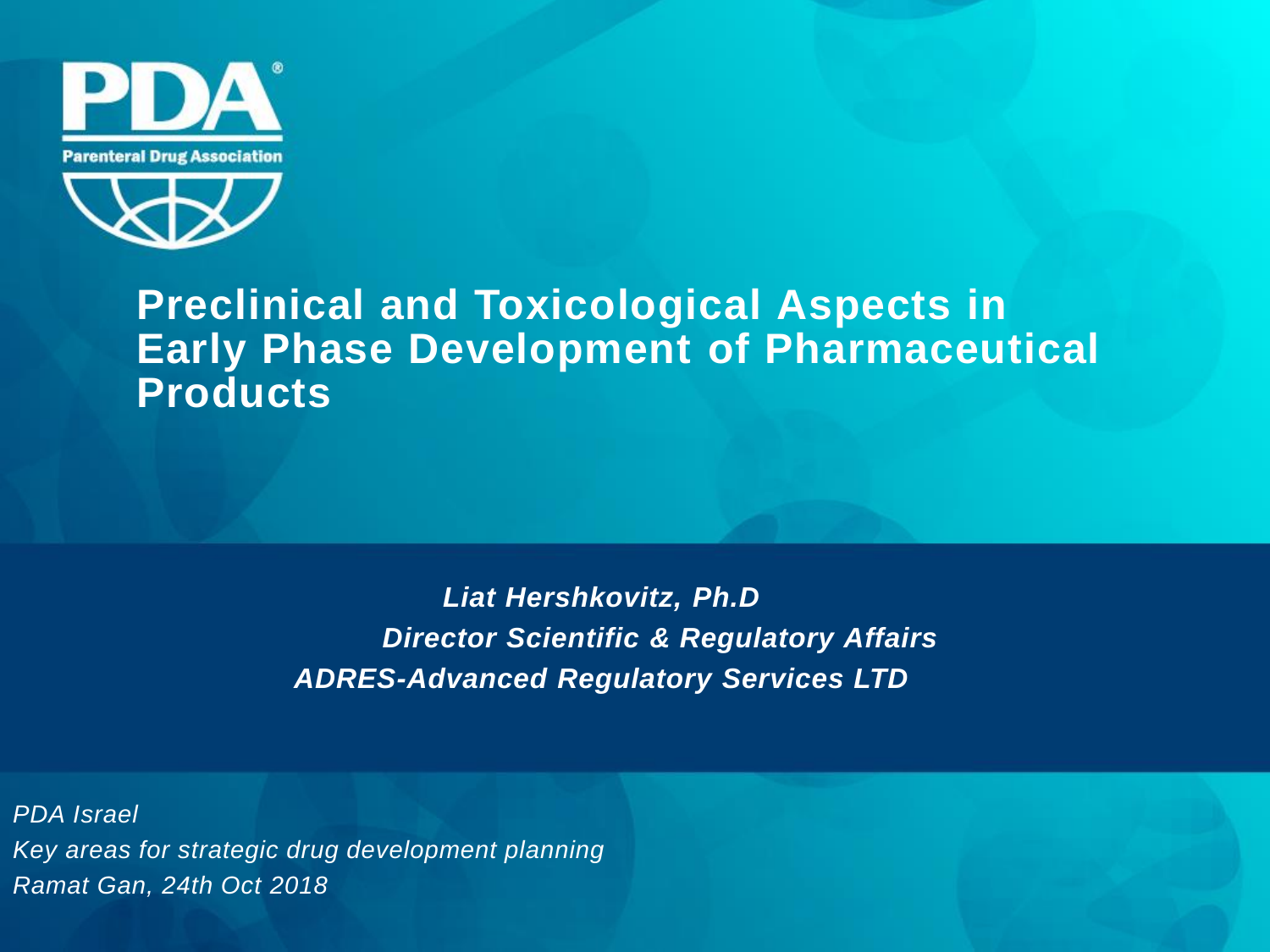

- Preclinical studies are conducted to define pharmacological and toxicological effects not only prior to initiation of human studies but throughout clinical development.
- Both in vitro and in vivo studies can contribute to this characterization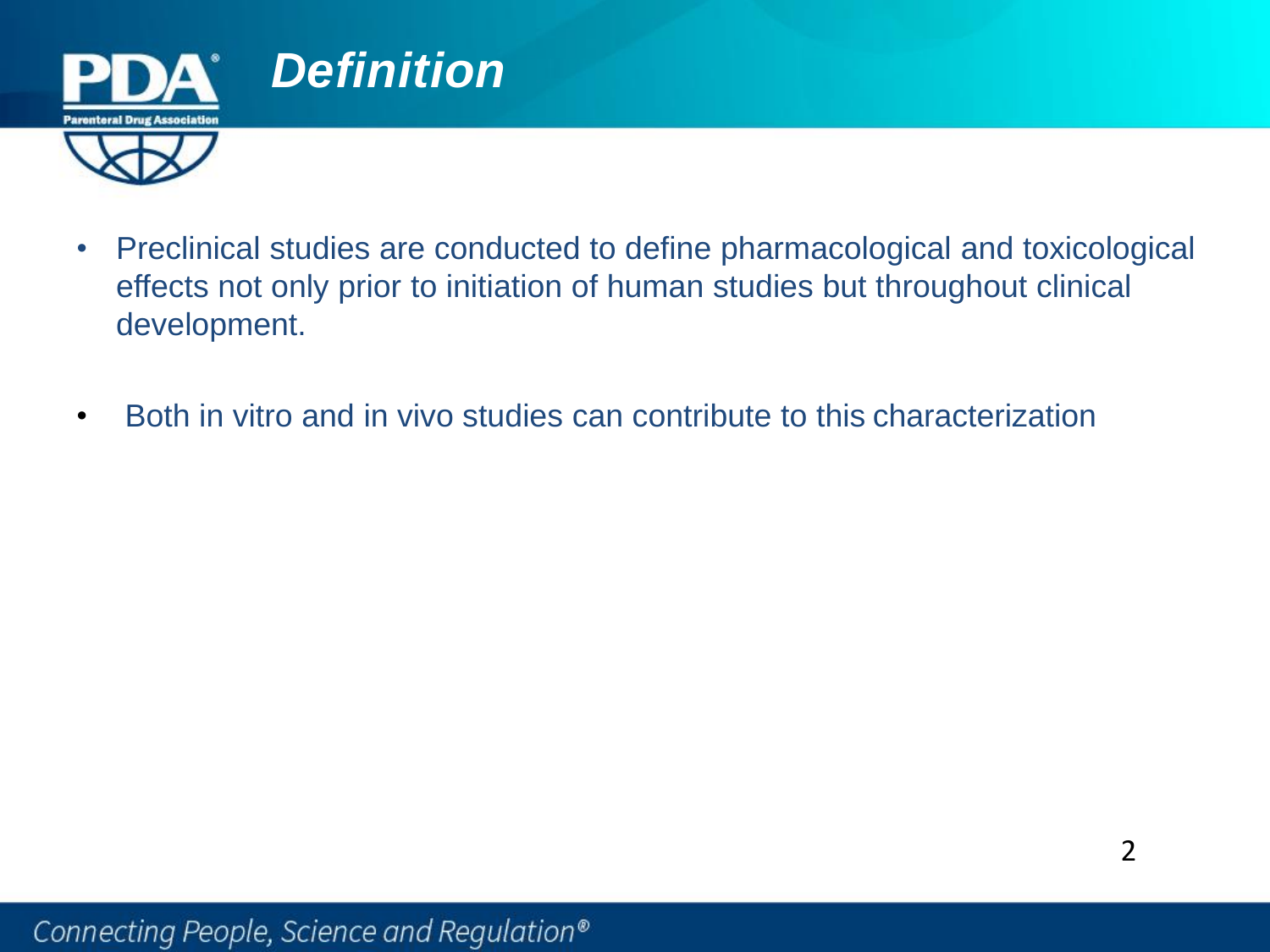

- Identification of biologically active dose levels.
- Selection of a starting dose level, dose-escalation schedule, and dosing regimen.
- Guide the design of early-phase clinical trials
- Identification of physiologic parameters that can guide clinical monitoring.
- Identify, describe and characterize hazards reversible? clinically monitor able?
- Establish dose-response estimation of pharmacology and toxic effects
- Assess drug distribution to organ systems
- Identify metabolic, kinetic and elimination pathways
- 3 • Assess carcinogenicity, reproductive toxicity and teratogenic potential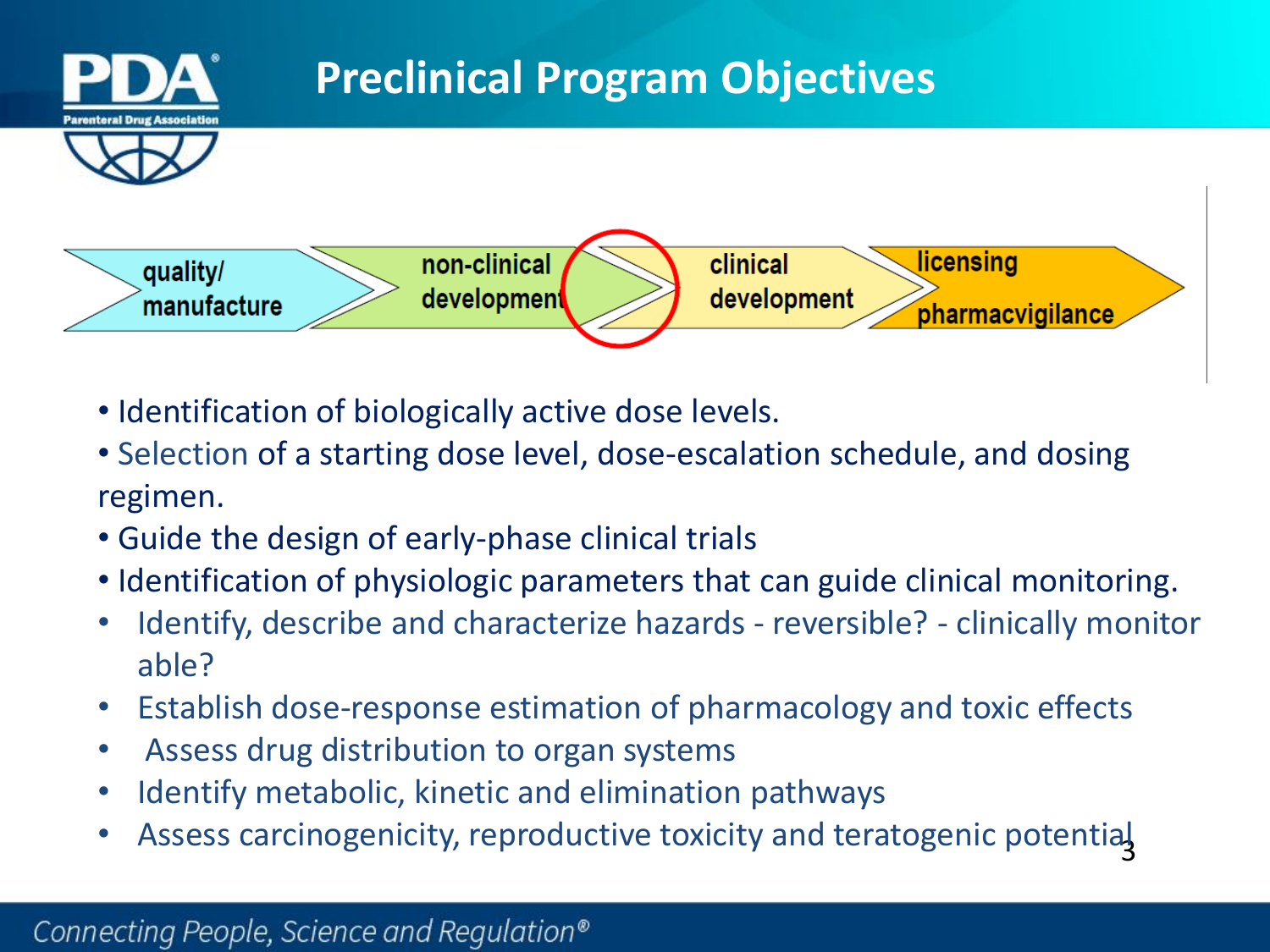

### *Proof of Concept Studies*

#### **POC studies should provide data that demonstrate:**

- The pharmacologically effective dose range (i.e., minimally effective dose and optimal biological dose).
- Optimization of the ROA.
- Optimization of the timing of product administration relative to onset of disease/injury.
- Optimization of the dosing schedule.
- Characterization of the claimed MOA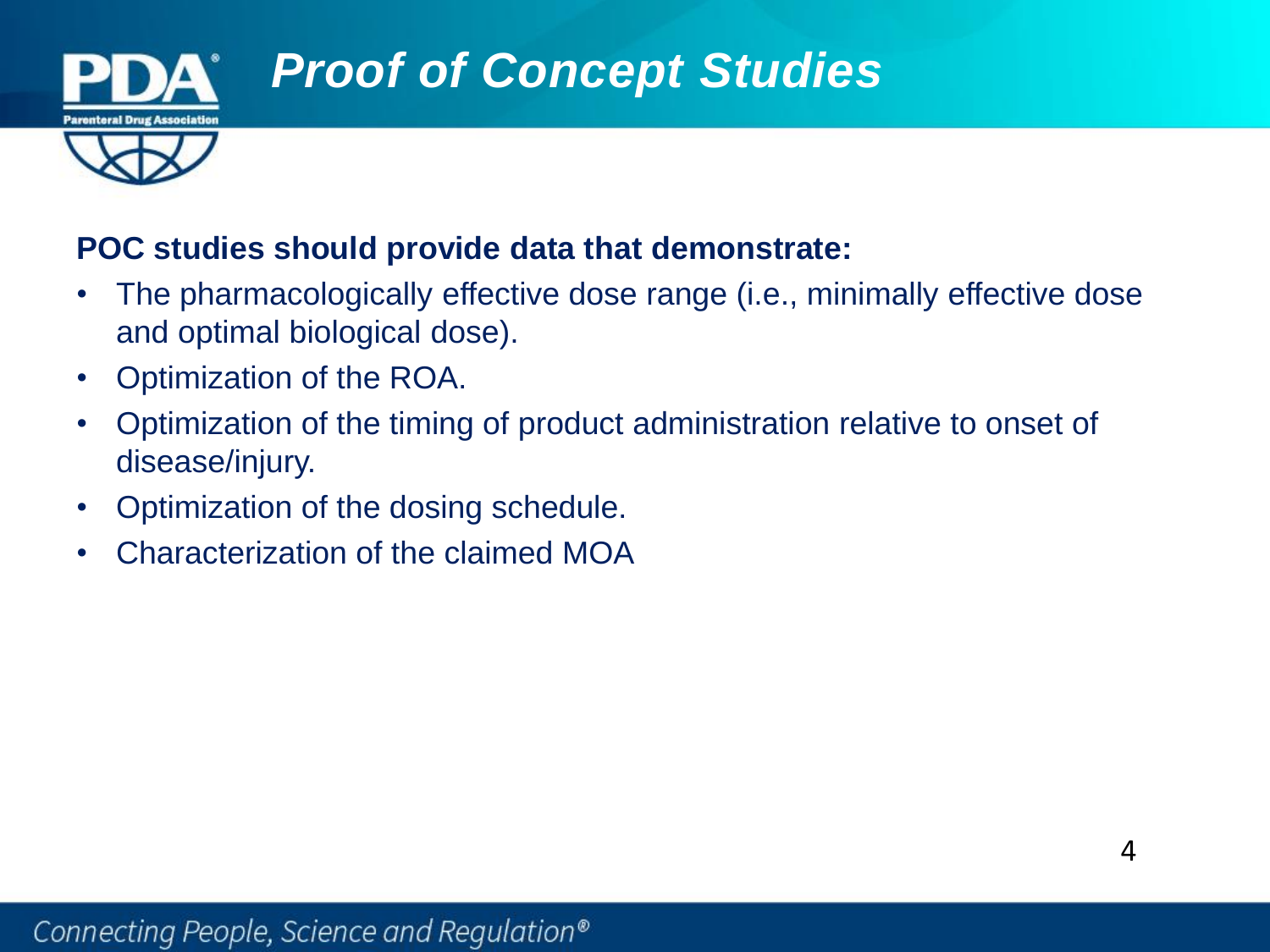

Determination of

starting dose

Connecting People, Science and Regulation®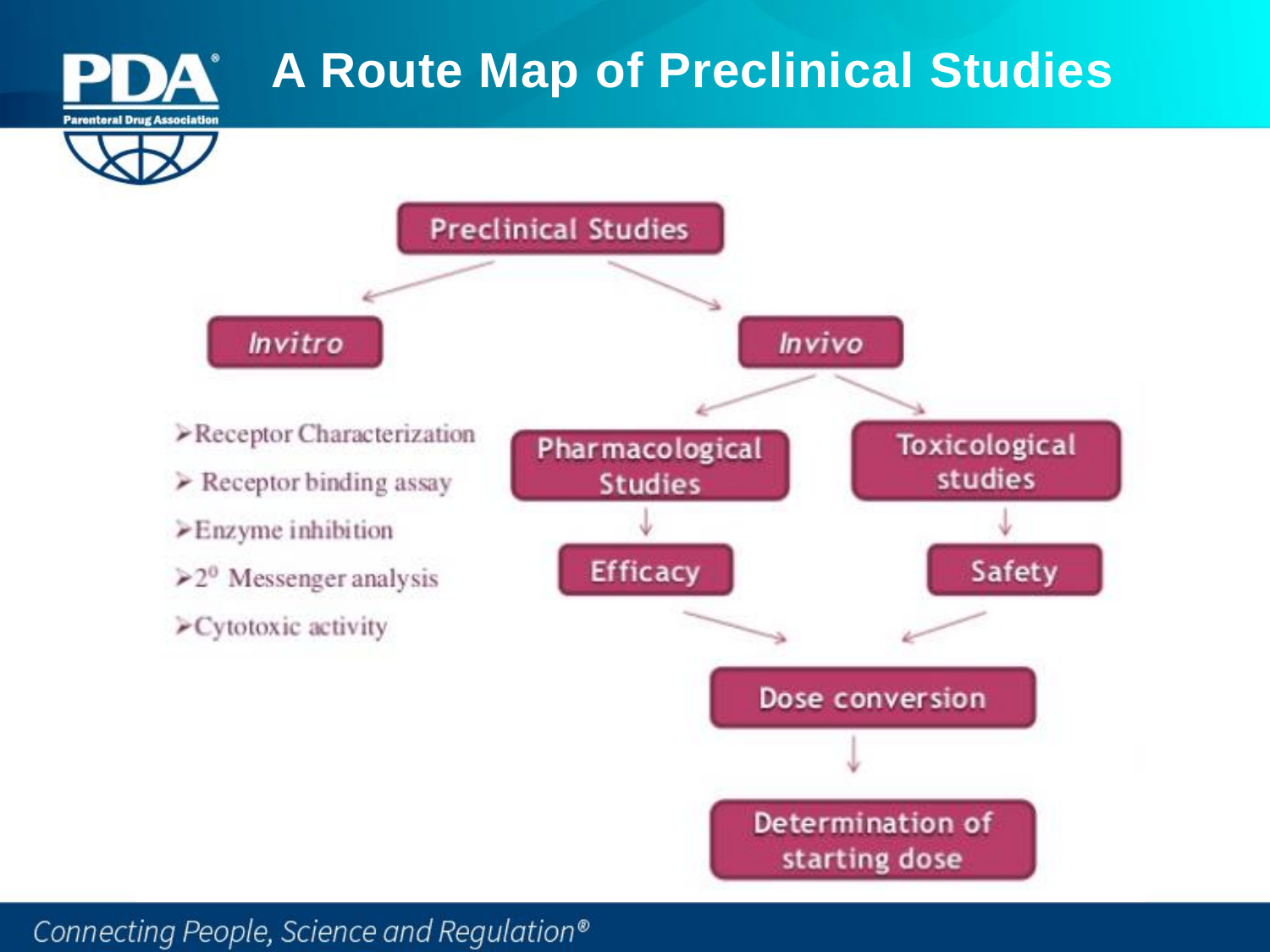

Connecting People, Science and Regulation®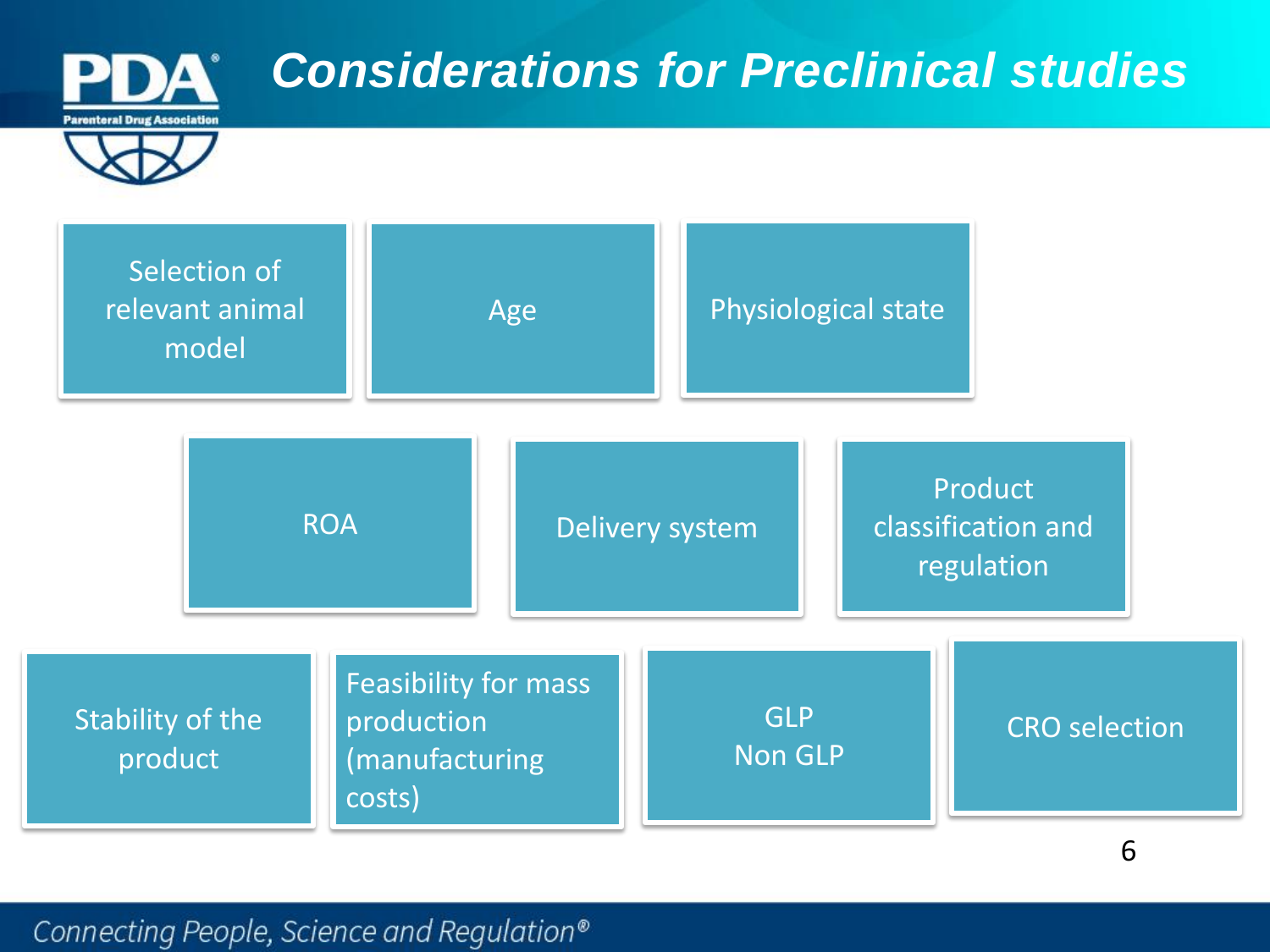

- **The ICH guidance for industry** *M3(R2) Nonclinical Safety Studies for the Conduct of*  **Human Clinical Trials and Marketing Authorization for Pharmaceuticals** provides an overall description of the nonclinical studies generally needed for all drug development programs.
- **The ICH guidance for industry** *S6(R1) Preclinical Safety Evaluation of Biotechnology-Derived Pharmaceuticals* provides an overall description of the nonclinical studies of biological products that sponsors should consider to support clinical trials.
- In some cases, an abbreviated or deferred program may be applicable (**The ICH guidance for industry** *S9 Nonclinical Evaluation for Anticancer Pharmaceuticals*
- For recommendations on the substance and scope of nonclinical studies to support clinical trials for cell and gene therapy products, refer to the **FDA guidance for** *industry Preclinical Assessment of Investigational Cellular and Gene Therapy Products, and EMA guideline for ATMPs*
- *Specific FDA and EMA guidelines*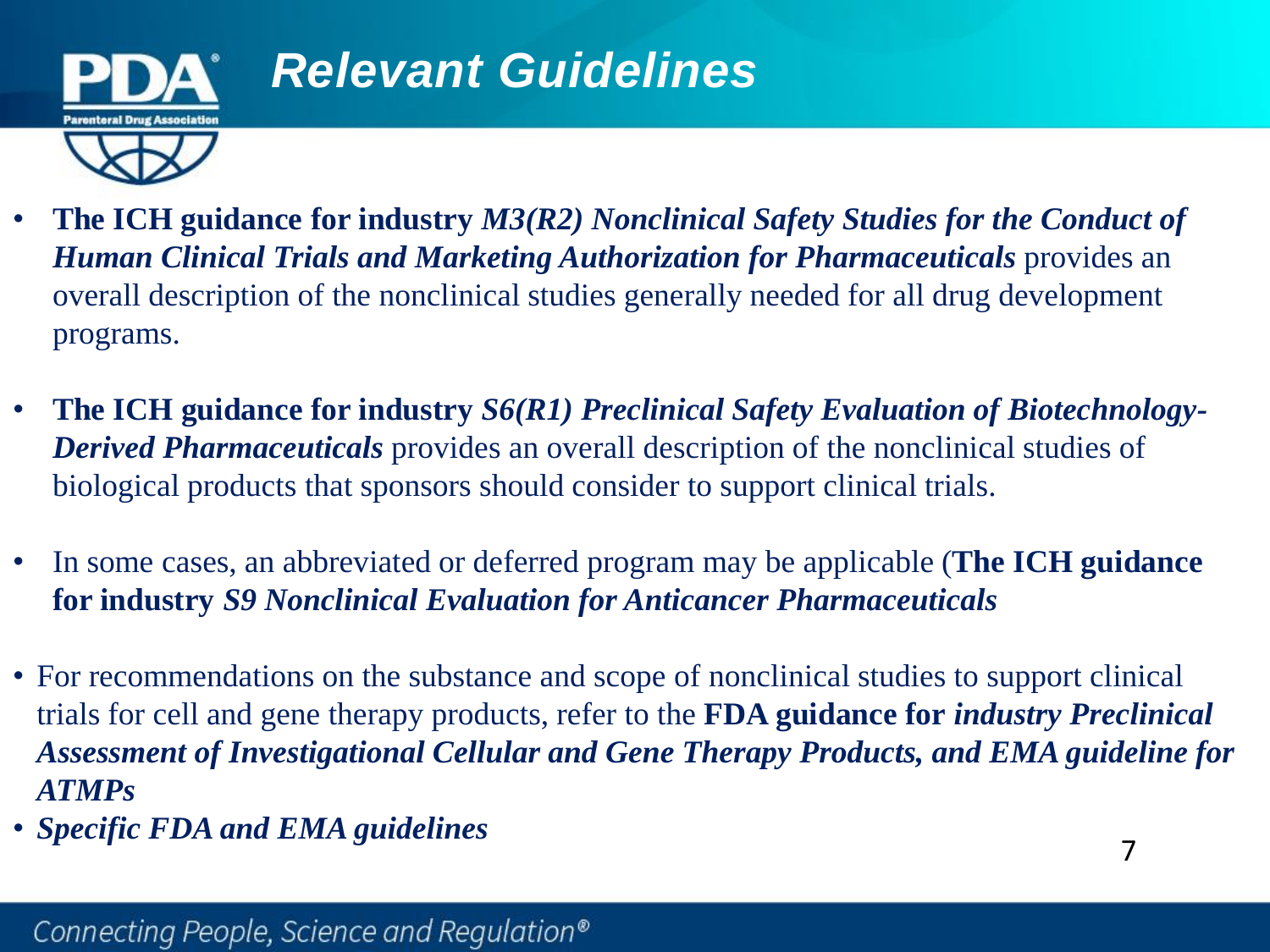

## *What Types of Studies are Needed ?*



- Is the developed product a:
- –Drug
- –**Biologics**
- –Device
- –Gene/cell therapy (Advanced Therapy Medicinal Product, ATMP)
- –Combination product
- –Diagnostic product
- What studies are needed dependent on product & indication -Who are the patients ? (healthy volunteers vs. patients with the indicated disease)
- -What is the unmet need ?
- What is the anticipated age group ?
- -What is the expected dosing acute or chronic?
- -Where will it be delivered systemic or local?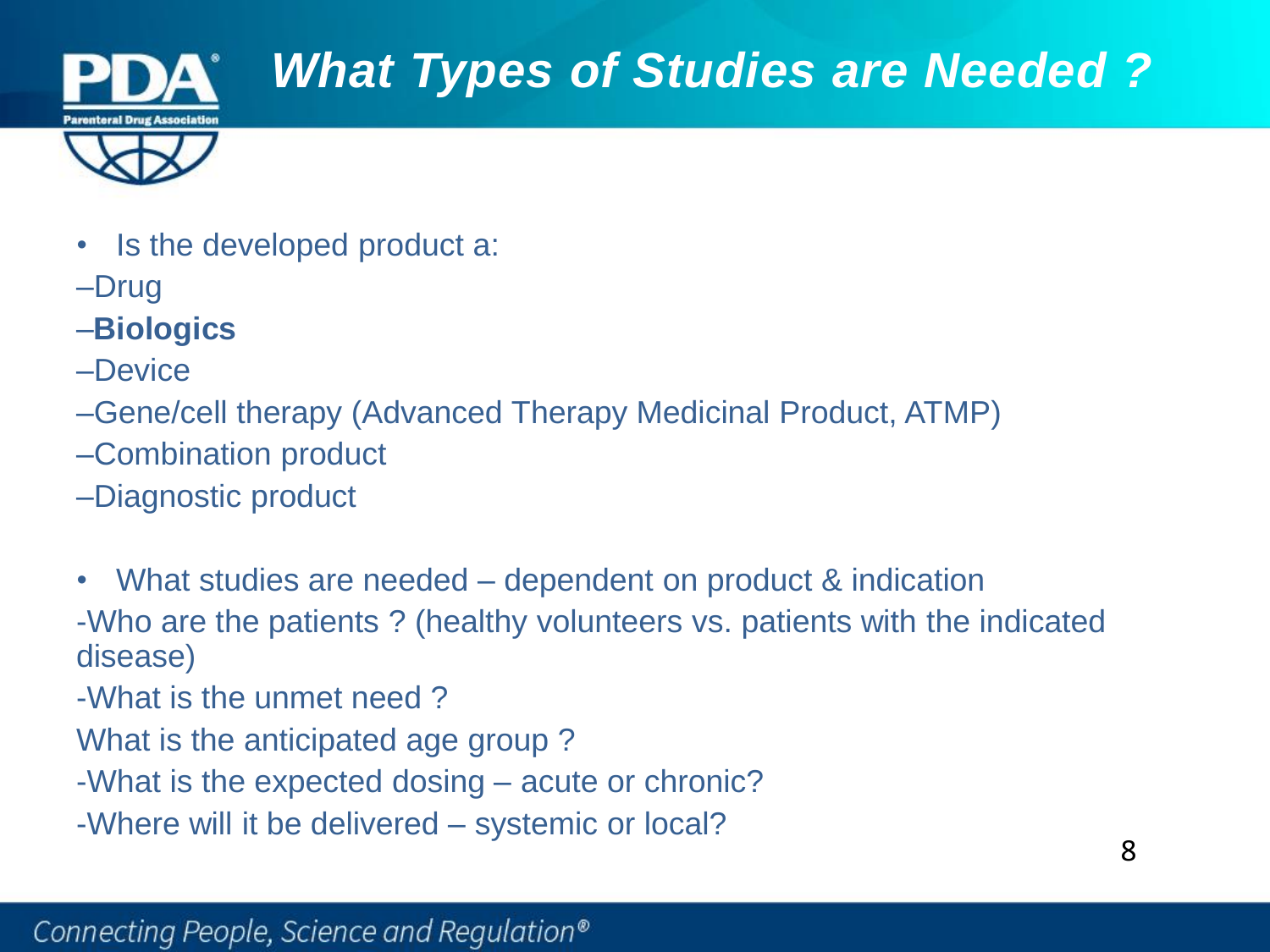

## *Overview of Study Types*



- **Pharmacodynamics (Mode od Action)**
- **Pharmacokinetics (Metabolism)**
- **Single dose toxicity**
- **Repeated dose toxicity**
- **Safety Pharmacology** 
	- functional assessment of major systems (CNS, Respiratory & Cardiovascular)
- **Developmental and Reproductive Toxicology** 
	- Male and Female fertility and reproductive performance
	- embryo/fetal development
	- neonatal development
- **Genotoxicity** 
	- potential for cancer and heritable mutations
- **Carcinogenicity** 
	- -Depending on duration of drug treatment
- **Local tolerance**
- **ADME** (absorption, distribution, metabolism, elimination)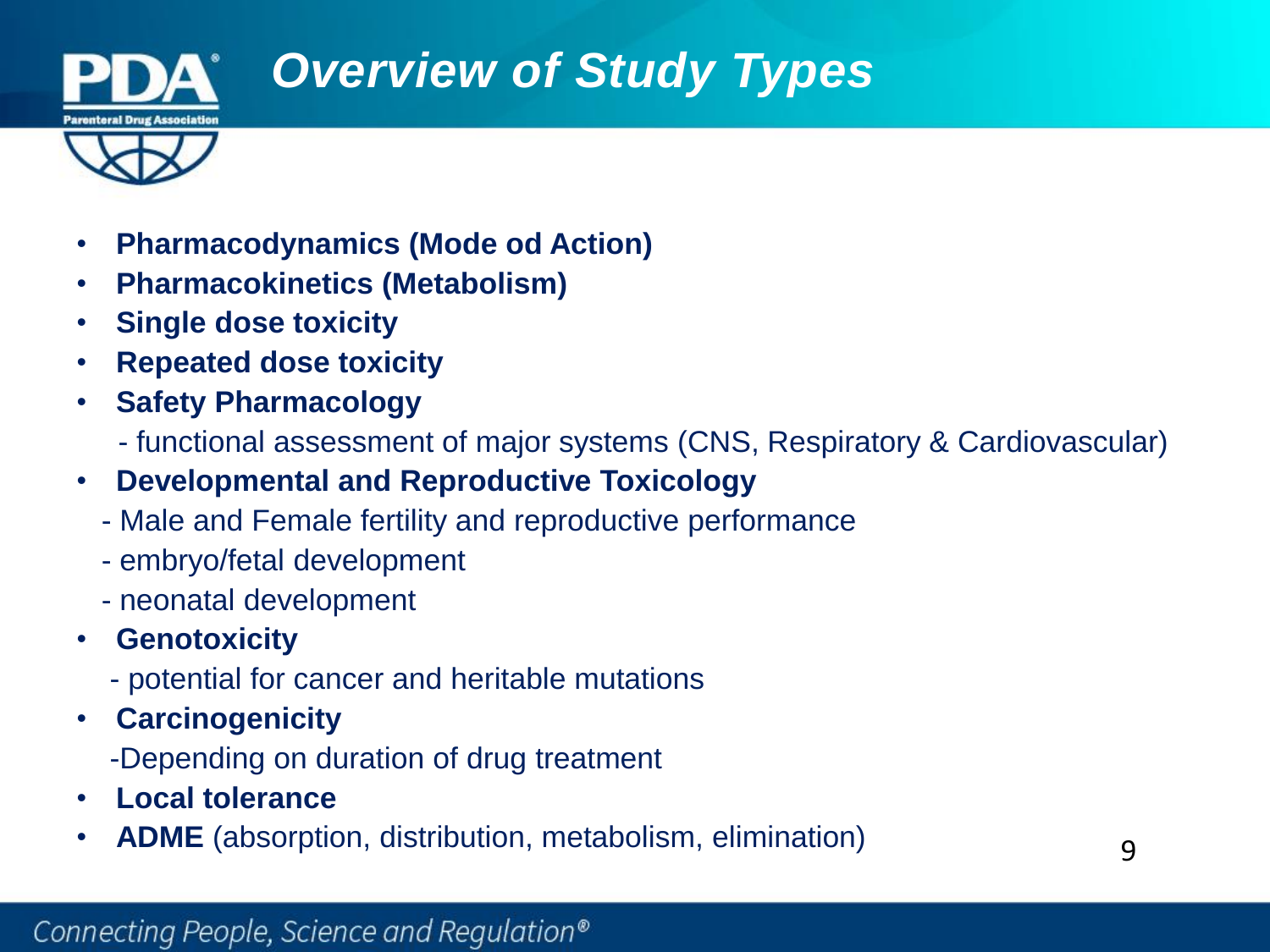

- Drug Device Combination Products
- Involvement of NB (Notified bodies) in EMA and CDRH in FDA (Center for Devices and Radiological Health)
- The use of a large animal species
- Biocompatibility studies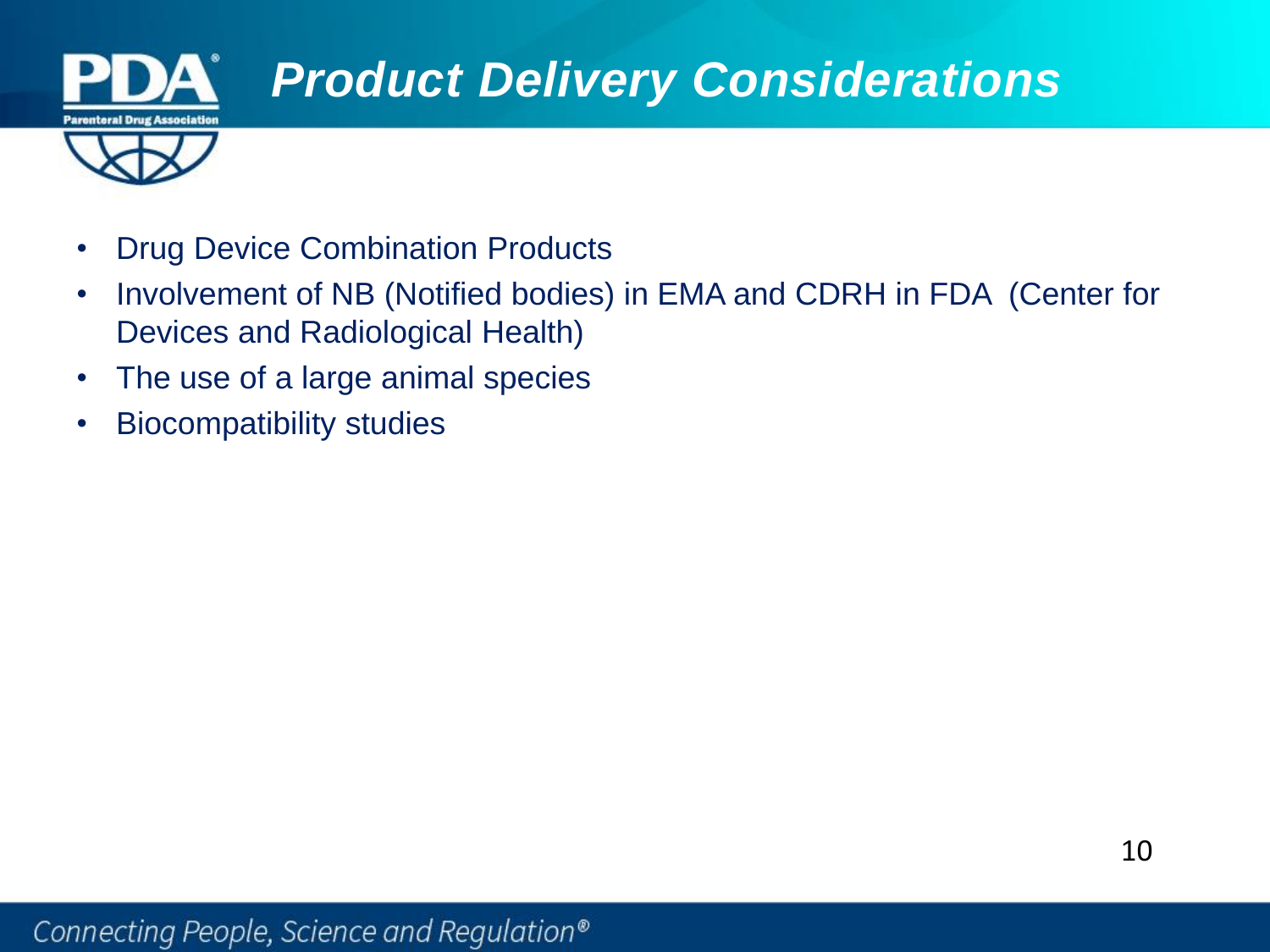

- In general, the product that is used in the definitive pharmacology and toxicology studies should be **comparable** to the product proposed for the initial clinical studies.
- However, it is appreciated that during the course of development programs, changes normally occur in the manufacturing process in order to improve product quality and yields.
- The **potential impact** of such changes for extrapolation of the animal findings to humans should be considered.
- The comparability of the test material during a development program should be demonstrated when a new or modified manufacturing process or other significant changes in the product or formulation are made in an ongoing development program.
- **Comparability** can be evaluated on the basis of biochemical and biological characterization (i.e., identity, purity, stability, and potency). In some cases additional bridging studies may be needed (i.e., pharmacokinetics, pharmacodynamics and/or safety).
- The scientific rationale for the approach taken should be provided.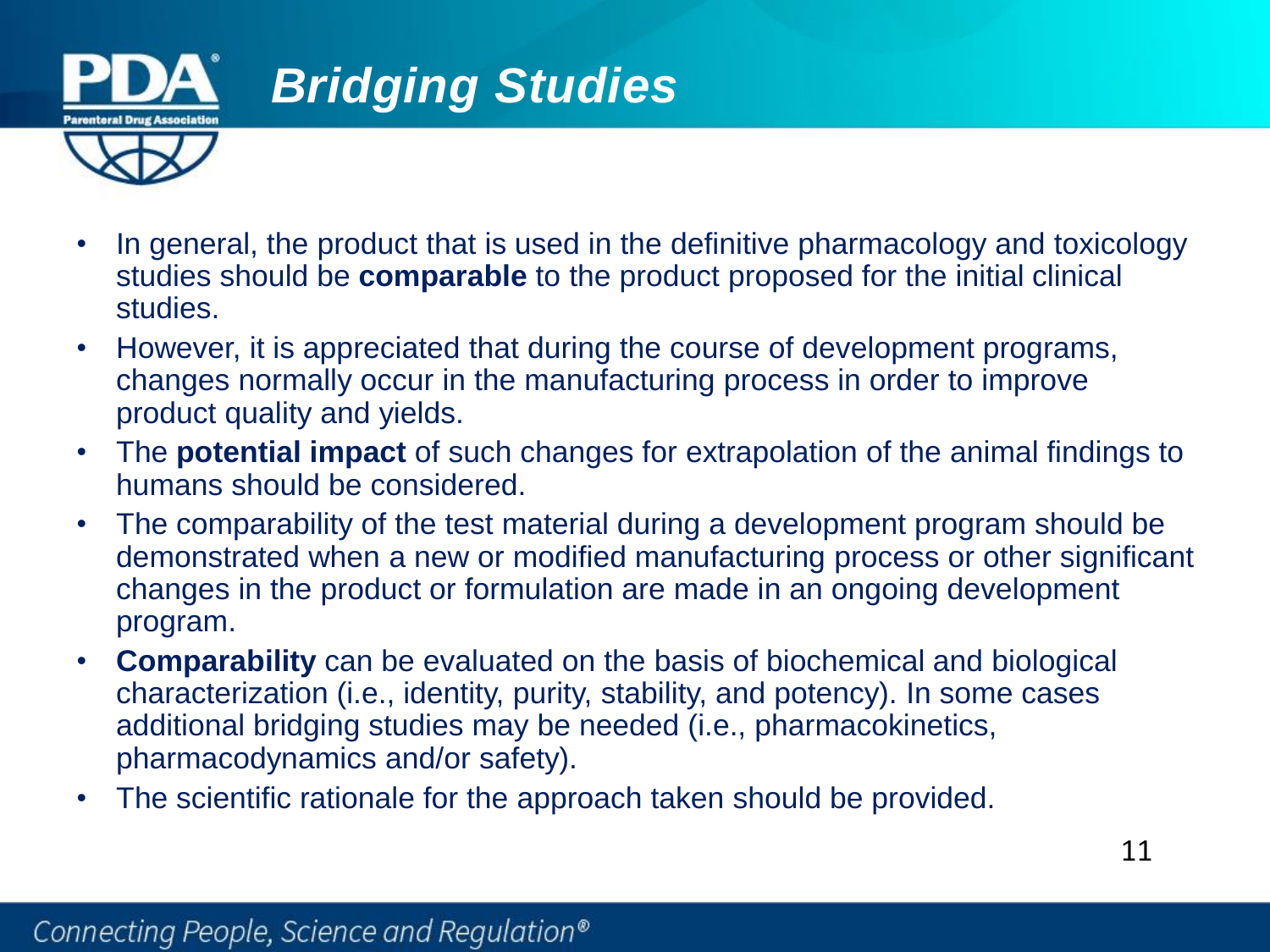

## *Consideration for Selcting your CRO*

- 
- Local or Abroad
- Costs
- Availability of required animal species and models
- Quality- GLP certification and compliance
- Experience in the therapeutic area under investigation
- Service capabilities
- Relationships Always keep in mind that the CRO you select will be an extension of your team
- Recommendations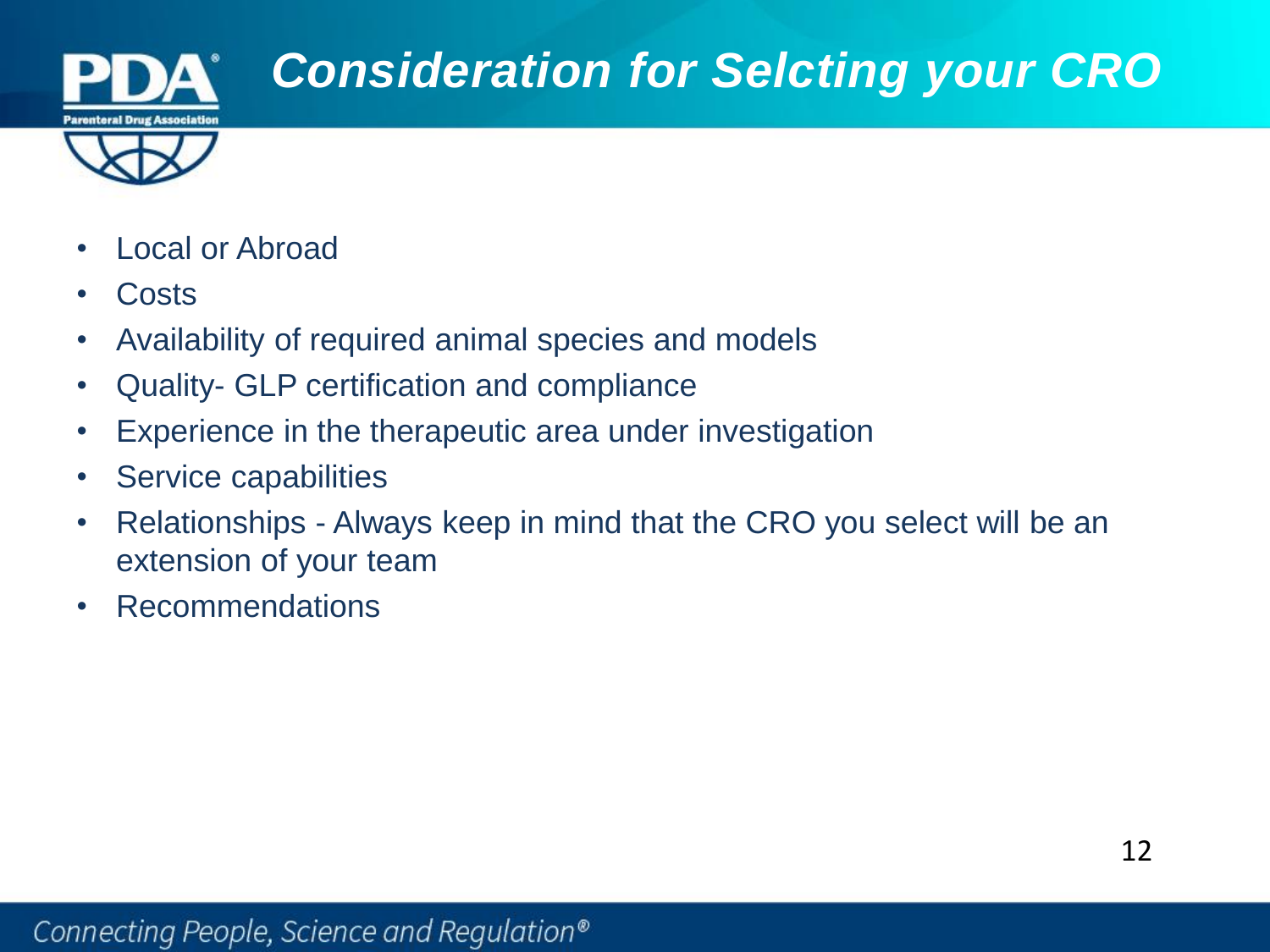

- The animal species selected for assessment of bioactivity and safety should demonstrate a **biological response** to the investigational product similar to that expected in humans in order to generate data to guide clinical trial design (cell-based assays for qualitative and quantitative cross-species comparisons).
- In some circumstances animal models of **disease/injury** may be preferable to healthy animals (mAb and related products directed at foreign targets (i.e., bacterial, viral, etc., Cell& Gene therapies)
- feasibility of using the planned:
	- clinical delivery system (e.g. pump)
	- Procedure
	- Volume dose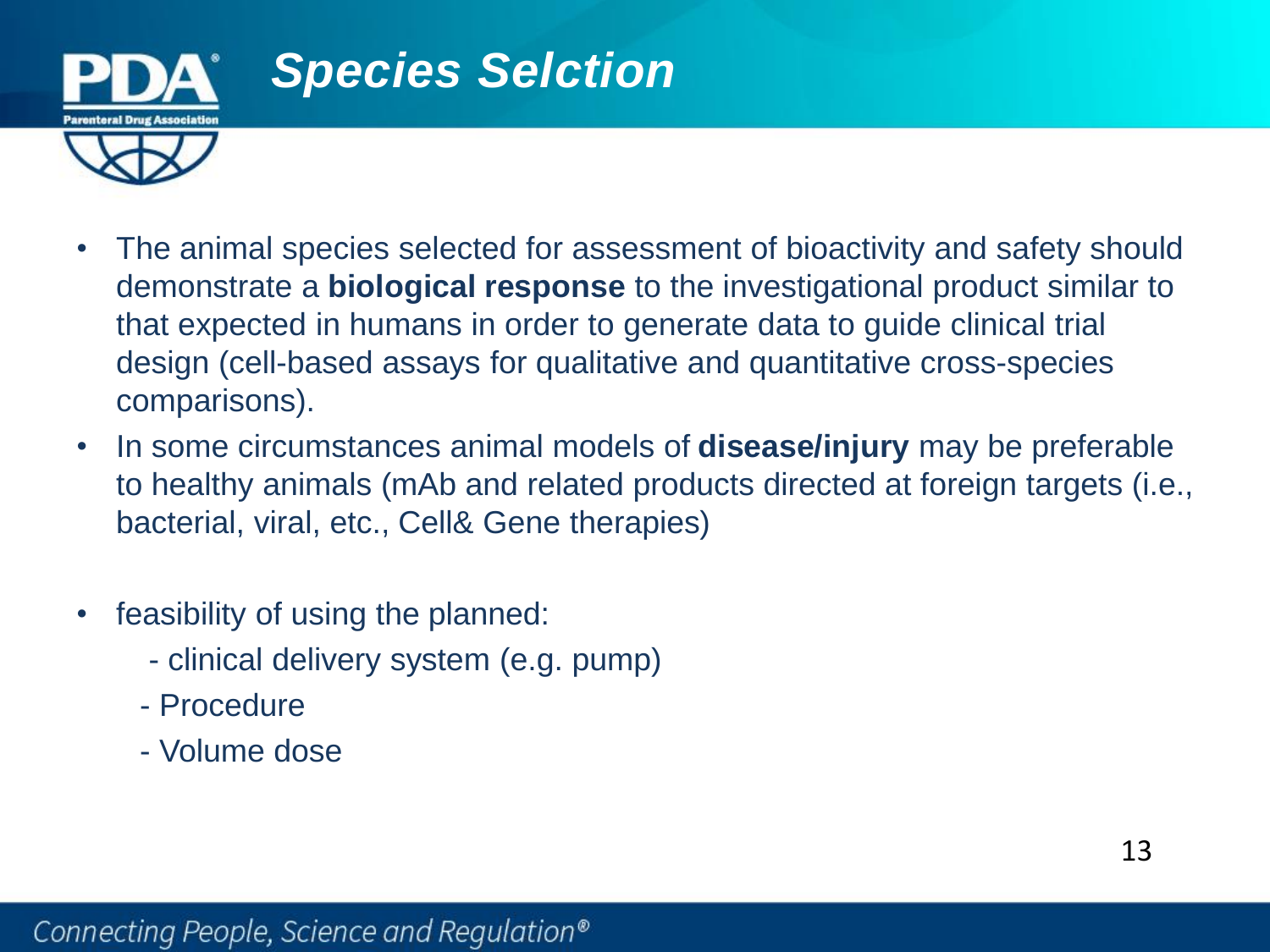

### *Species Selction*

### **One or Two Species:**

- Usually data in **two Species** is required (Species differences in response)
- However, in certain justified cases **one relevant species** may suffice:
	- $\checkmark$  when only one relevant species can be identified or-
	- $\checkmark$  where the biological activity of the biopharmaceutical is **well understood**
	- $\checkmark$  In **long term study** it may be possible to justify the use of only one species for subsequent long term toxicity studies (e.g., if the toxicity profile in the two species is comparable in the short term).
	- $\checkmark$  The regulator can exercise flexibility in nonclinical programs where the proposed clinical indications are for treatment of **rare diseases**, particularly diseases that are **serious and life threatening**
- Rodent rat or Mouse
- Non-rodent dog, pig, non-human primate (e.g. Monkeys)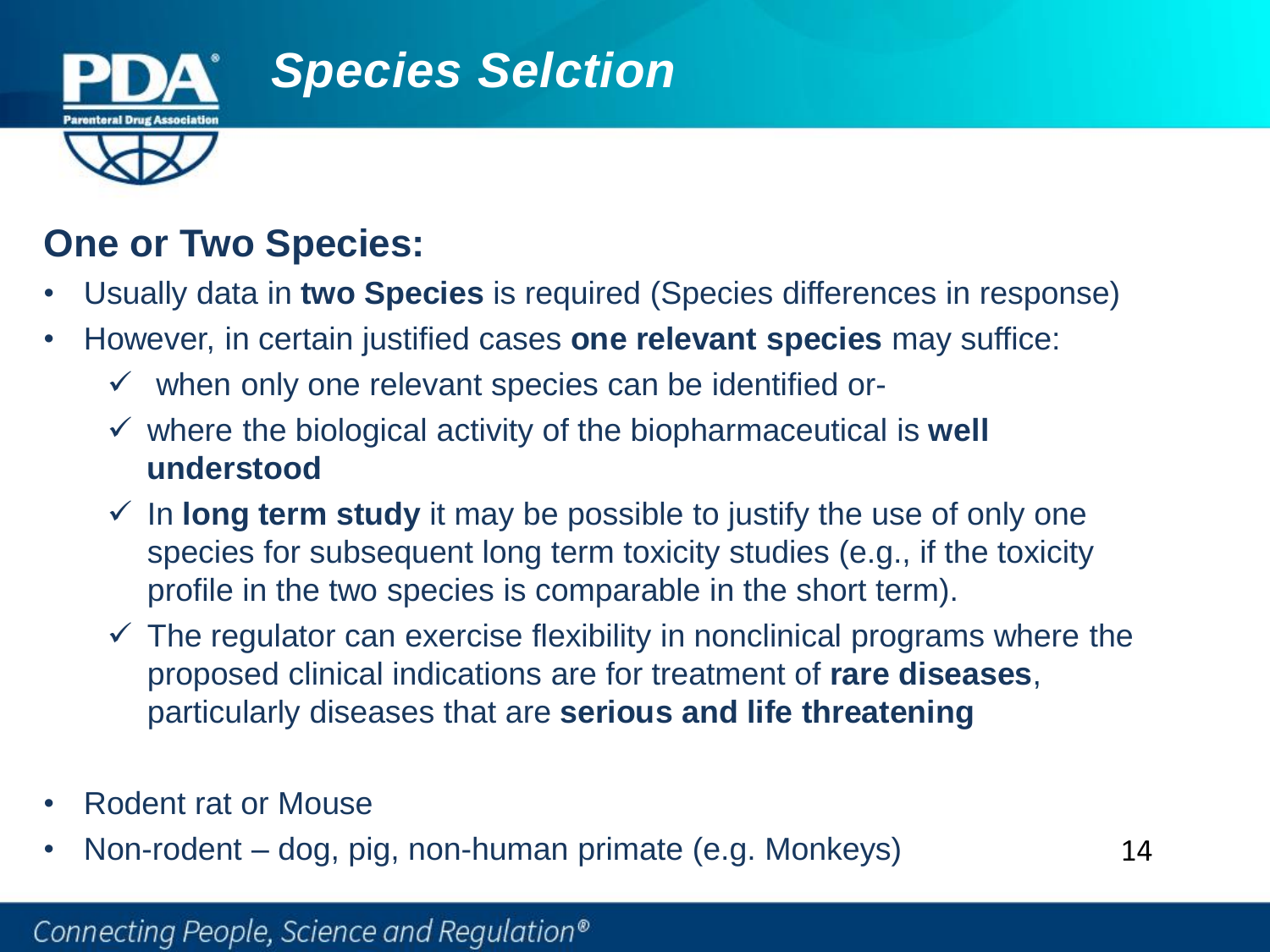

## *Species Selction*

- When no relevant species exists, the use of relevant transgenic animals expressing the human receptor or the use of homologous proteins should be considered.
- The scientific justification for the use of these animal models of disease to support safety should be provided.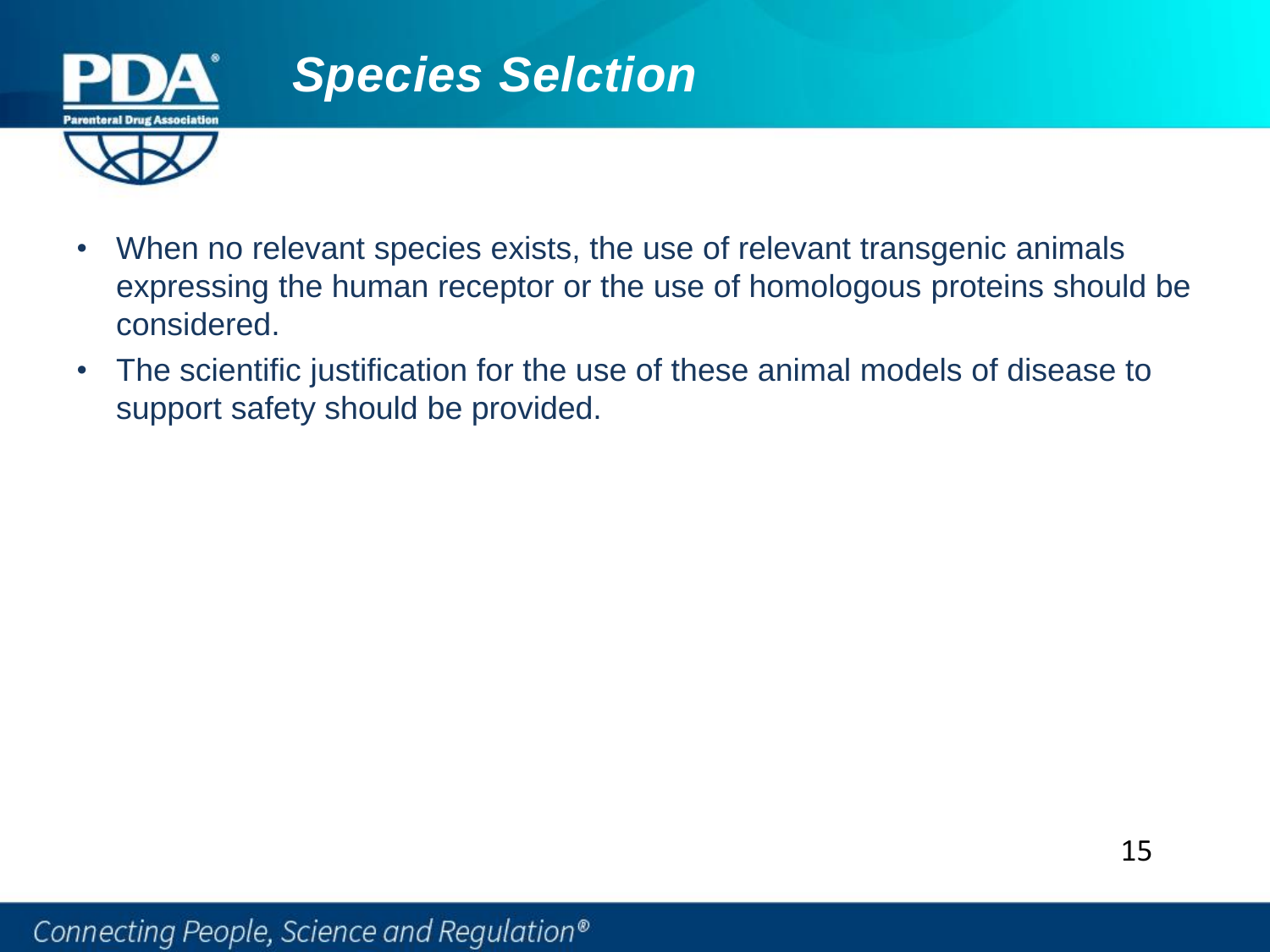

- In recent years, there has been much progress in the development of animal models that are thought to be similar to the human disease. These animal models include induced and spontaneous models of disease, gene knockout(s), and transgenic animals.
- In certain cases, studies performed in animal models of disease may be used as an acceptable alternative to toxicity studies in normal animals
- These models may provide further insight, not only in determining the pharmacological action of the product, pharmacokinetics, and dosimetry, but may also be useful in the determination of safety (e.g., evaluation of undesirable promotion of disease progression).
- When no relevant species exists, the use of homologous proteins should be considered.
- The scientific justification for the use of these animal models of disease to support safety should be provided.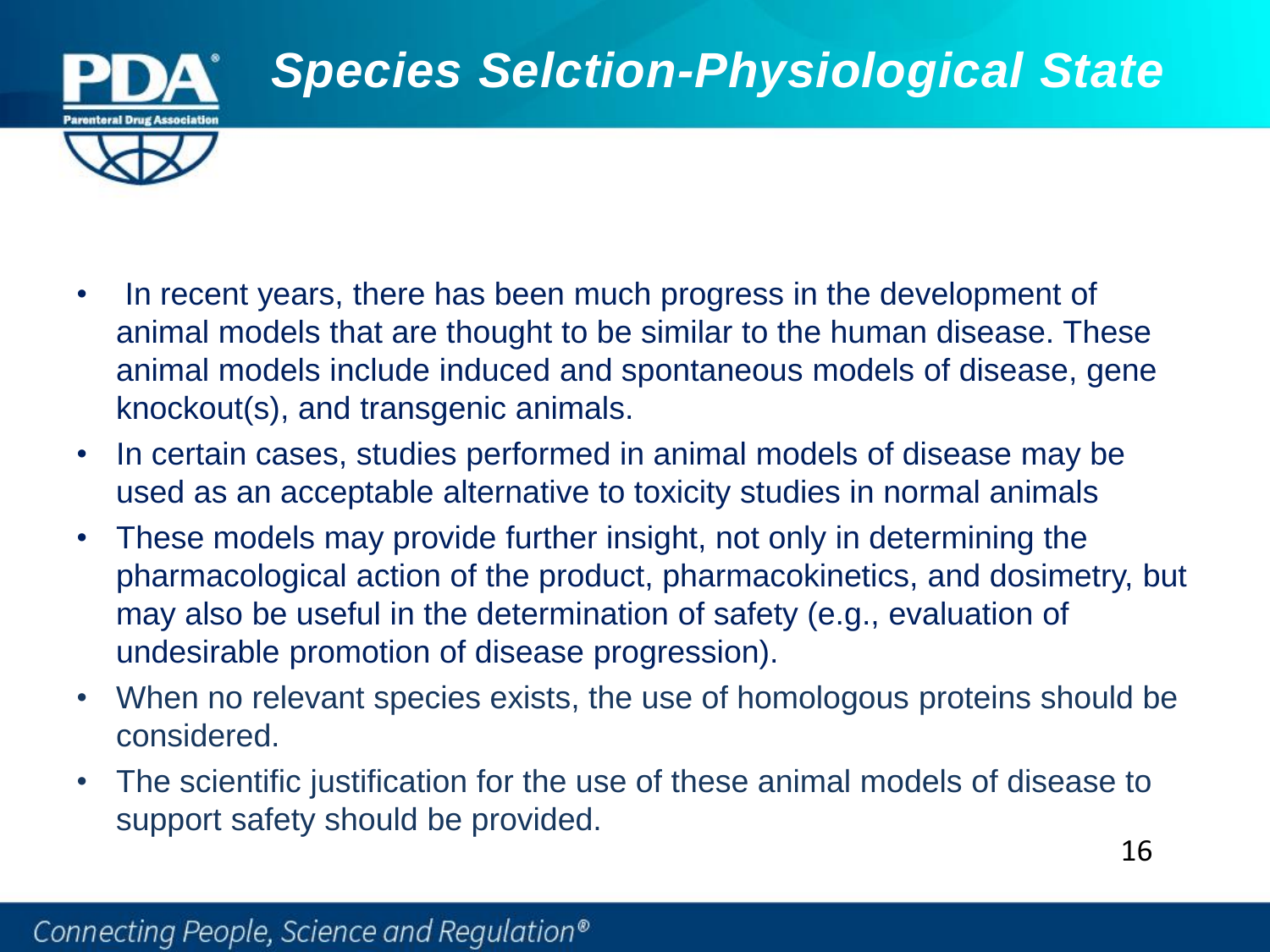

.

**Tissue Cross-Reactivity –** Immunohistochemical examination of potential binding of monoclonal antibodies and related products to the target epitope.

 $\checkmark$  ICH S6, Section 3.3 paragraph 2 is no longer appropriate. Tissue cross-reactivity should not be used for selection of relevant species for safety evaluation. Other techniques that assess target expression (e.g., *in situ hybridization, flow cytometry) can provide supportive* information for species selection.

 $\checkmark$  However, tissue cross-reactivity data with human tissues can provide useful information to supplement knowledge of target distribution and can provide information on unexpected epitope binding.

 $\sqrt{T}$  Tissue cross-reactivity studies in nonclinical species are considered to have limited value and therefore are not generally recommended.

Binding to areas not typically accessible to the biopharmaceutical *in vivo i.e., cytoplasm* might not be relevant.

17  $\checkmark$  For bi-specific antibodies, evaluating each binding site separately in this assay is not called for.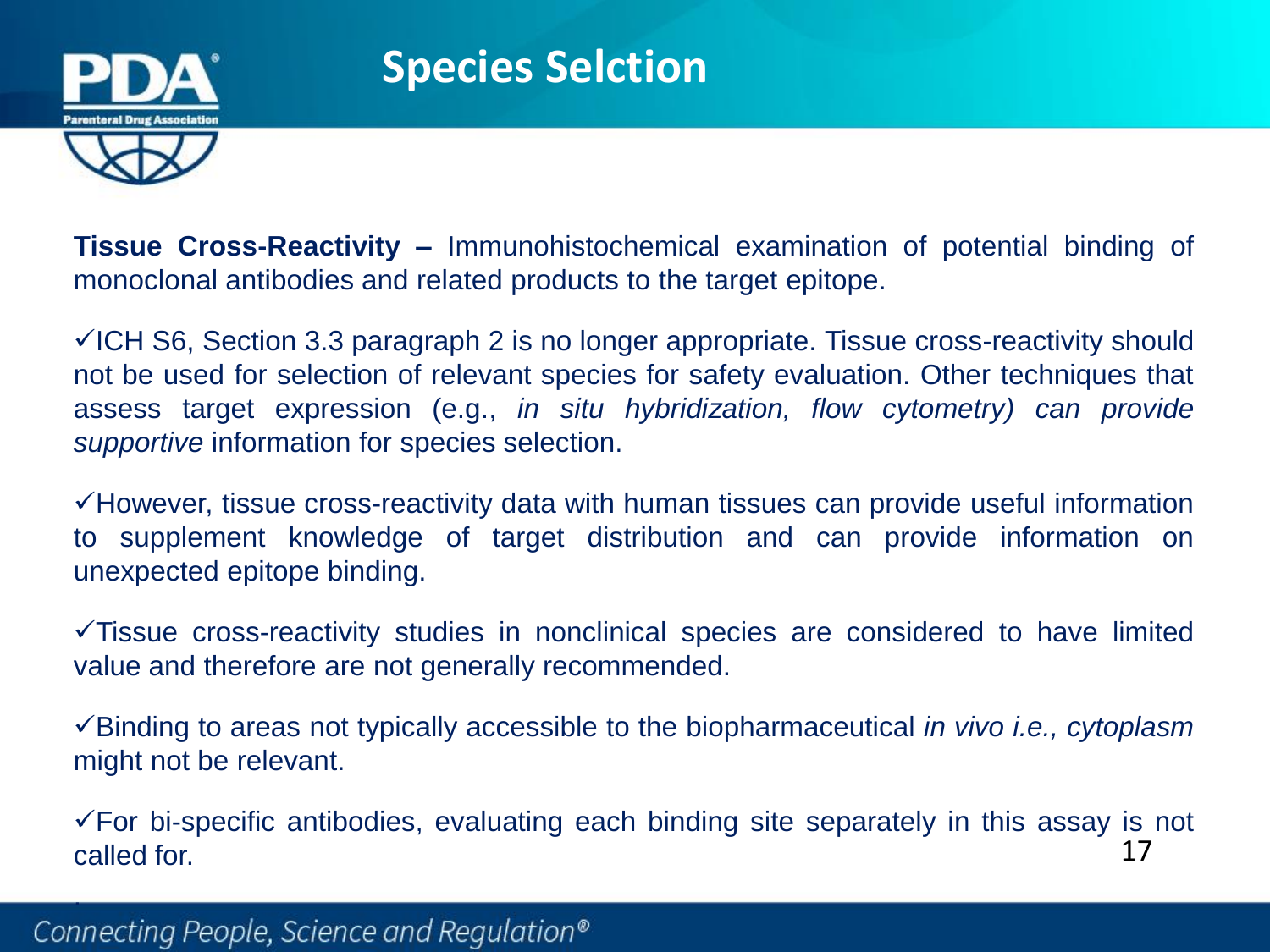

- **The route and frequency of administration** should be as close as possible to that proposed for clinical use. Consideration should be given to pharmacokinetics and bioavailability of the product in the species being used, and the volume which can be administered.
- **Dose Selection and application of PK/PD Principles**
- $\checkmark$  The toxicity of most biopharmaceuticals is related to their targeted mechanism of action; therefore, relatively high doses can elicit adverse effects which are apparent as exaggerated pharmacology.
- **A rationale should be provided for high dose selection in the animal model.**

PK-PD approaches can assist in high dose selection by identifying:

- A dose which gives the maximum intended pharmacological effect in the preclinical species.
- A dose which gives an up to 10-fold exposure multiple over the maximum exposure to be achieved in the clinic.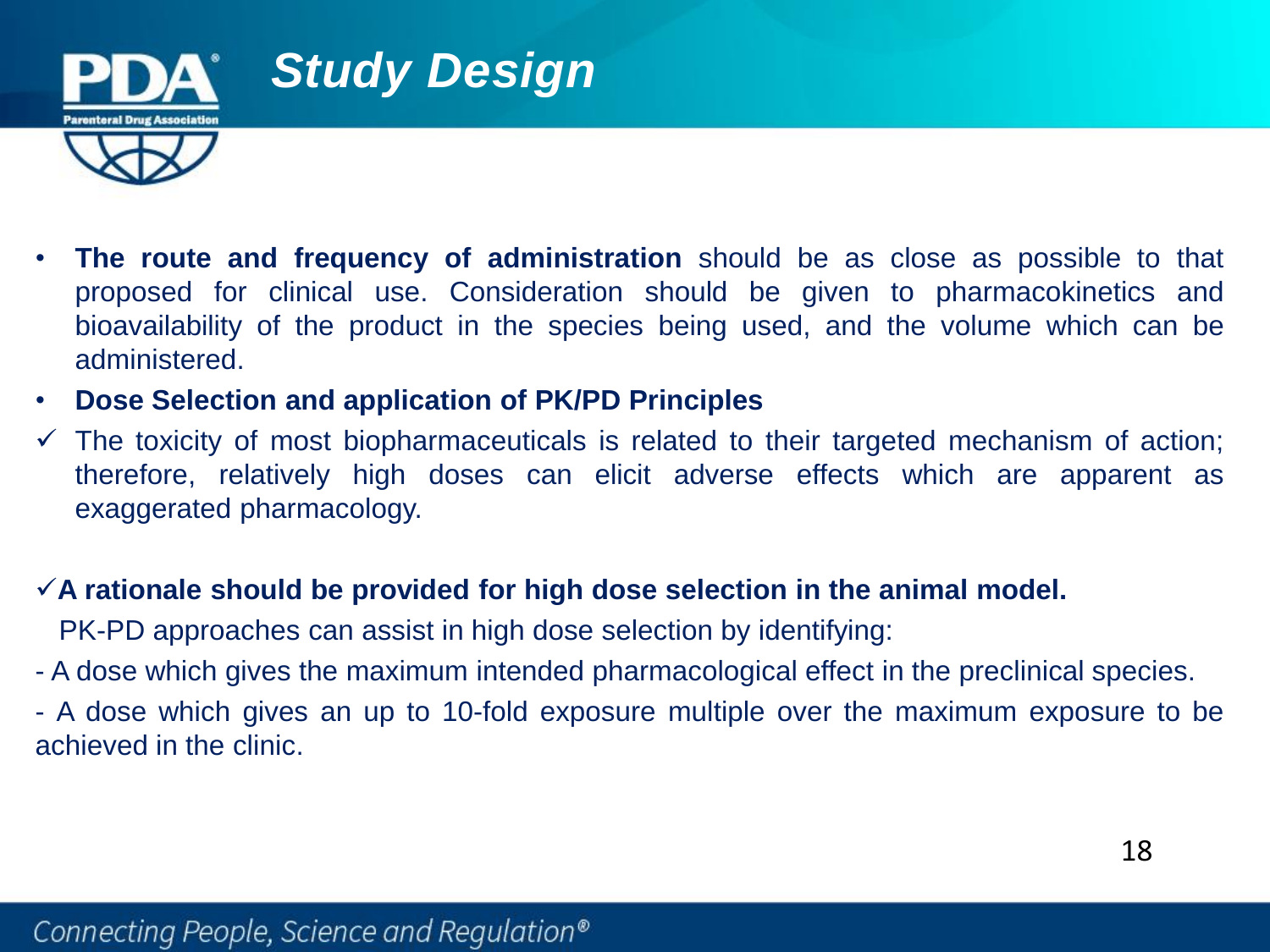

- Where in vivo/ex vivo PD endpoints are not available, the high dose selection can be based on PK data and available in vitro binding and/or pharmacology data. Corrections for differences in target binding and in vitro pharmacological activity between the nonclinical species and humans should be taken into account to adjust the exposure margin over the highest anticipated clinical exposure.
- For example, a large relative difference in binding affinity and/or in vitro potency might suggest that testing higher doses in the nonclinical studies is appropriate

• In the event that toxicity cannot be demonstrated by this approach, then additional toxicity studies at higher multiples of human dosing are unlikely to provide additional useful information.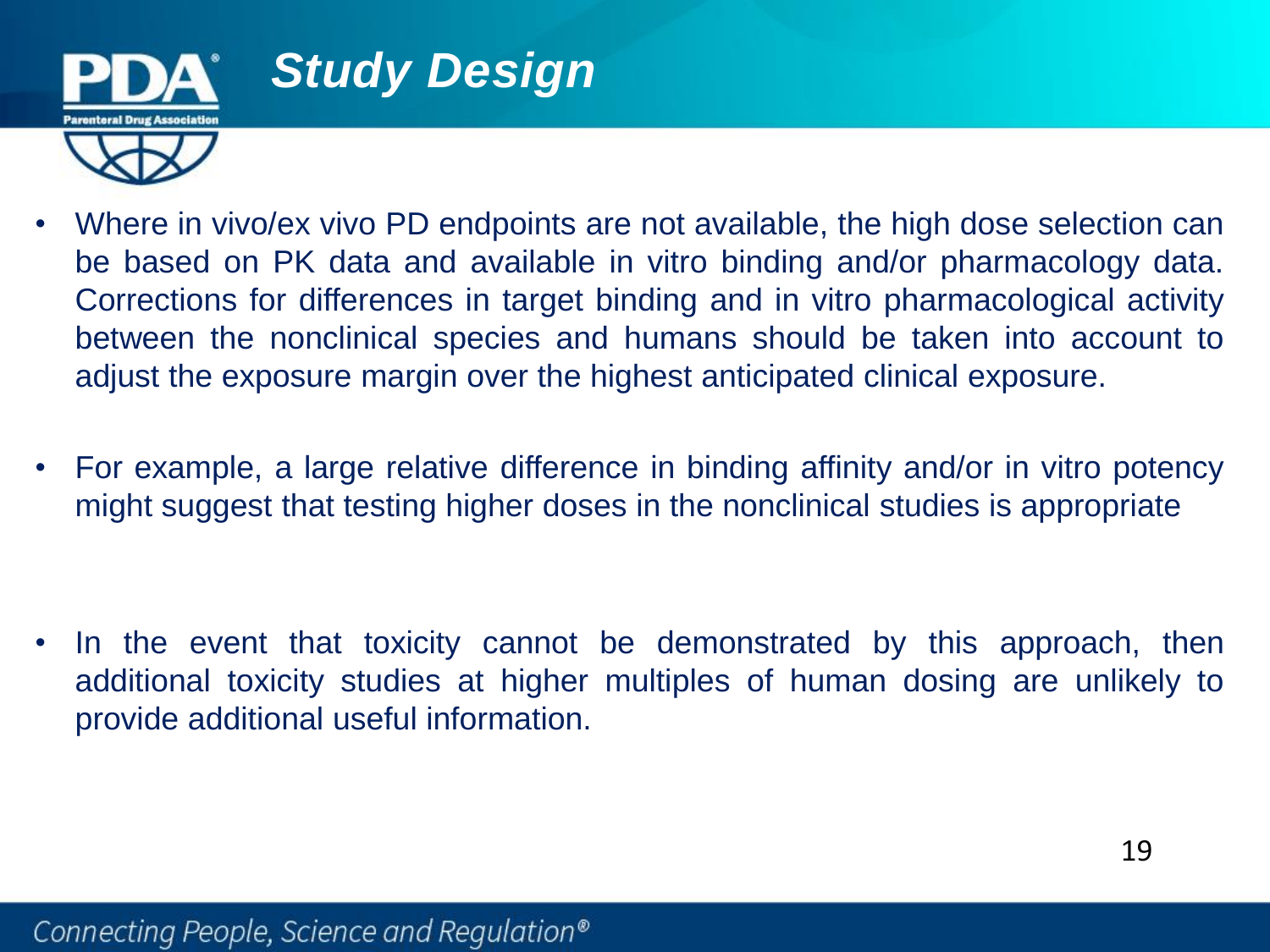

#### **Dosage levels should be selected to provide:**

- information on a dose-response relationship,
- It is not essential to demonstrate the MTD in every study
- a no observed adverse effect level (NOAEL) (is not considered essential to support clinical use of an anticancer pharmaceutical).

- Where a product has a lower affinity to or potency in the cells of the selected species than in human cells, testing of higher doses may be important.

\*\*MTD- In a toxicity study, the highest dose that does not produce unacceptable toxicity

\*\* NOAEL- No observed adverse effect level : The highest dose tested that does not produce a significant increase in adverse effects in comparison to the control group. Adverse effects that are biologically significant, even if not statistically significant, should be considered in determining an NOAEL.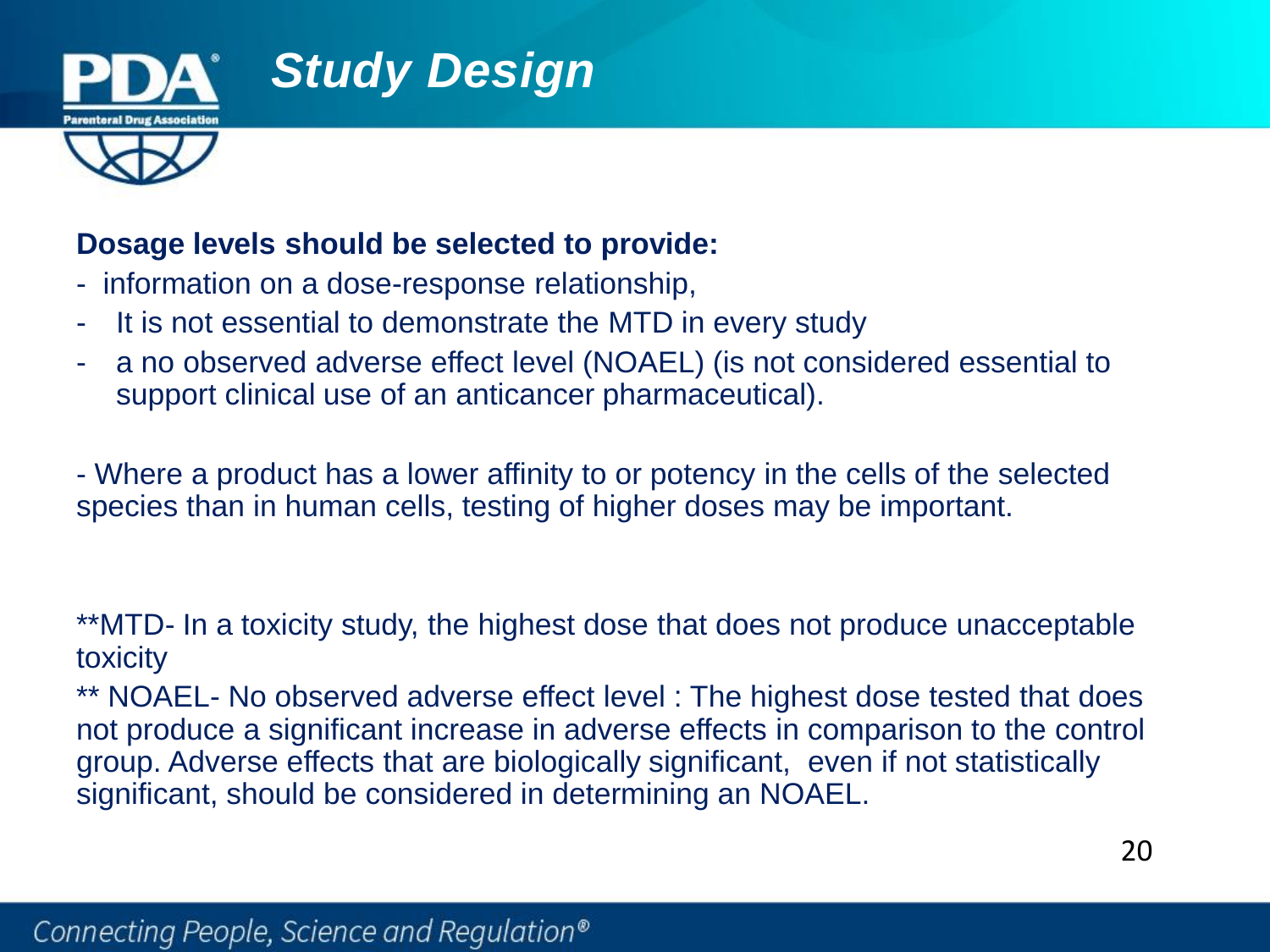#### *Recomended High Dose Selection For General Toxcilogy Study*ŊД





Connecting People, Science and Regulation®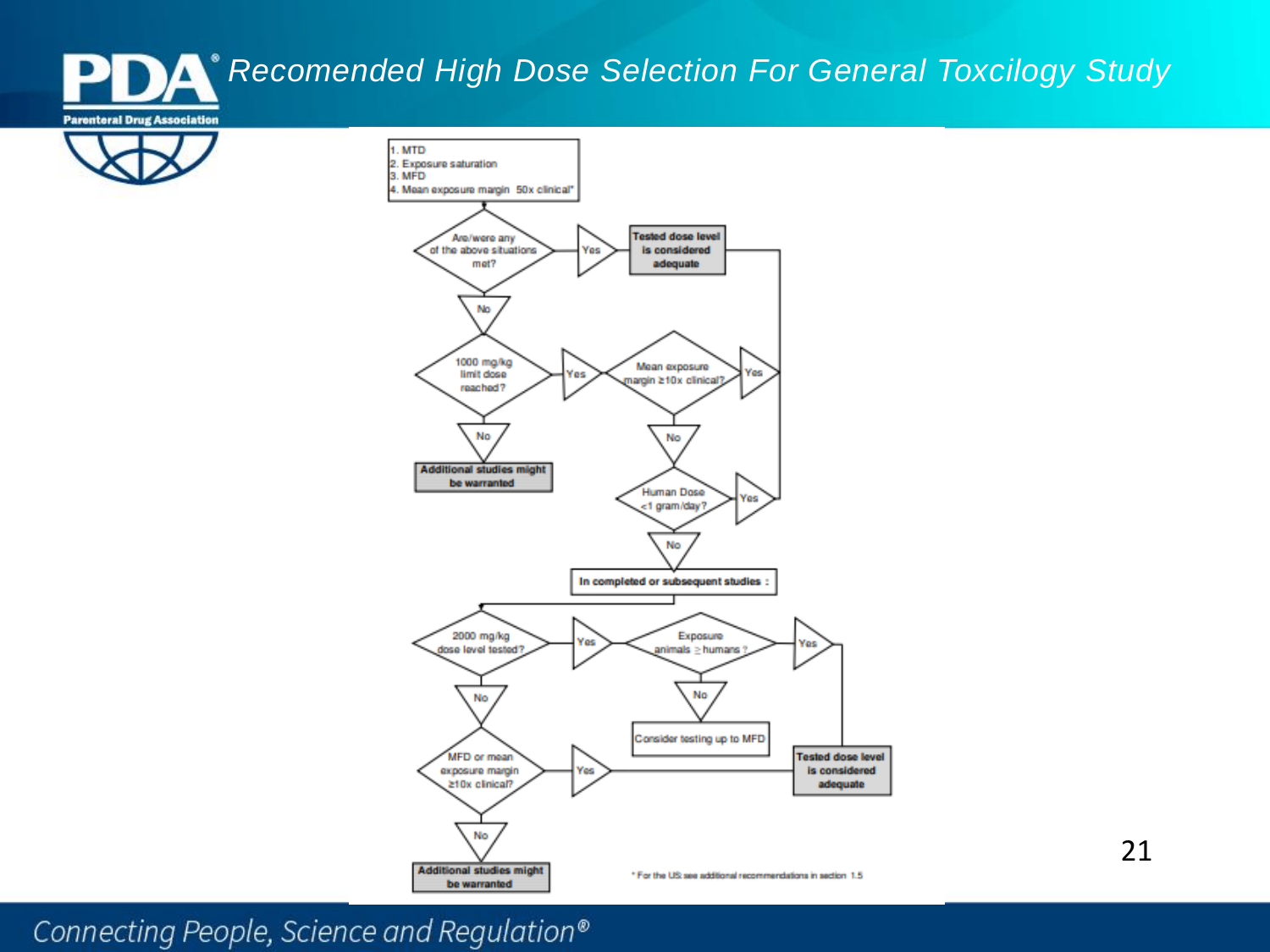### Selection of Maximum Safe Starting Dose in Initial Clinical Study



Connecting People, Science and Regulation®

22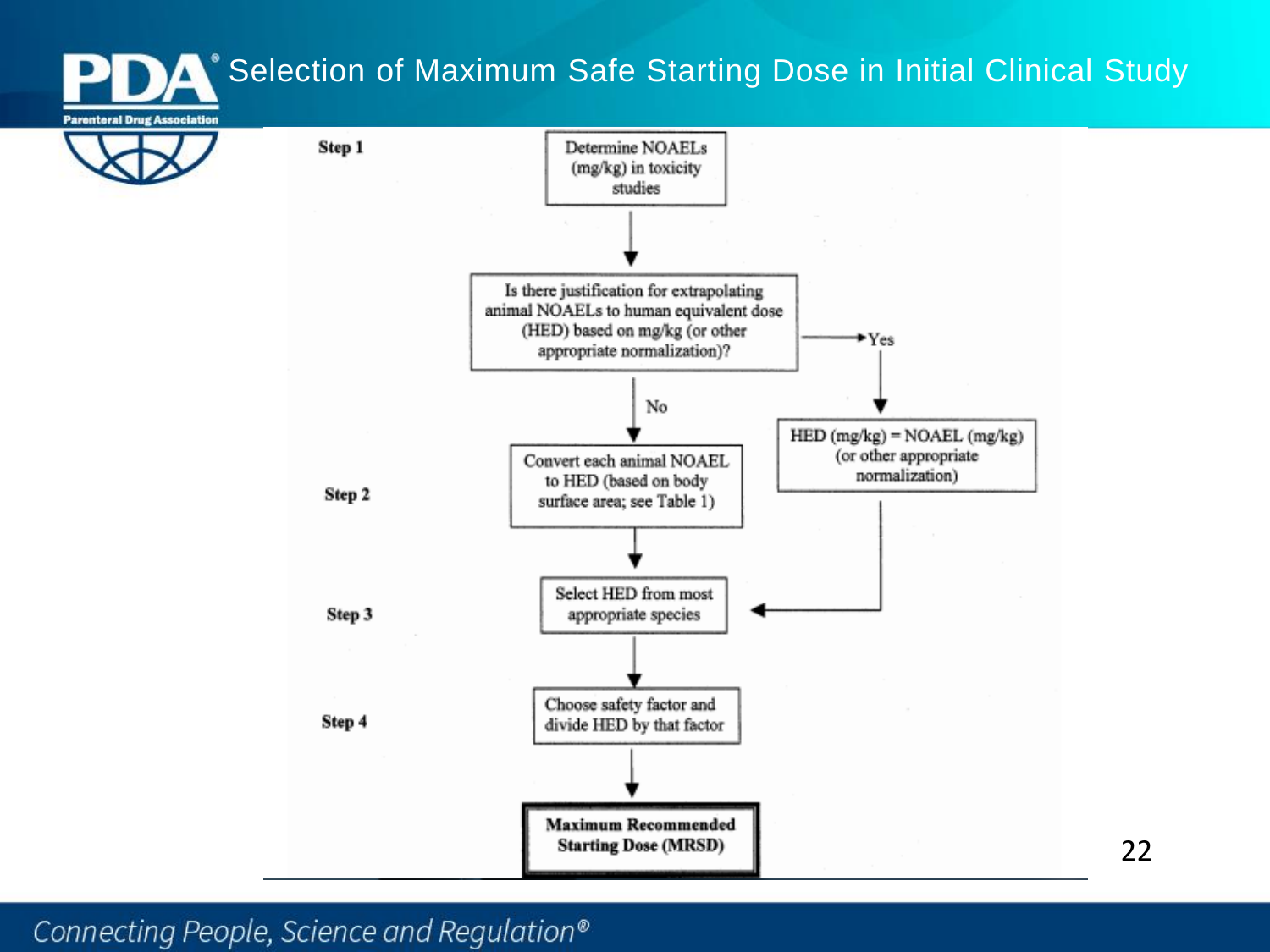

## **Study Design**



#### **Duration of Studies**

- For chronic use products, repeat dose toxicity studies of 6 months duration in rodents or non-rodents are considered sufficient
- Studies of longer duration have not generally provided useful information that changed the clinical course of development.
- For chronic use of biopharmaceutical products developed for patients with advanced cancer the treatment schedules is very short

| <b>Maximum Duration of</b><br><b>Clinical Trial</b> | <b>Recommended Minimum Duration of</b><br><b>Repeated-Dose Toxicity Studies to Support</b><br><b>Clinical Trials</b> |                                     |
|-----------------------------------------------------|----------------------------------------------------------------------------------------------------------------------|-------------------------------------|
|                                                     | <b>Rodents</b>                                                                                                       | <b>Non-rodents</b>                  |
| Up to 2 weeks                                       | 2 weeks <sup>*</sup>                                                                                                 | 2 weeks <sup>a</sup>                |
| Between 2 weeks<br>and 6<br>months                  | Same as clinical trial <sup>b</sup>                                                                                  | Same as clinical trial <sup>b</sup> |
| $> 6$ months                                        | 6 months <sup>b, c</sup>                                                                                             | 9 months b, c, d                    |

| <b>Clinical Schedule</b>                                       | <b>Examples of Nonclinical Treatment</b><br>Schedule <sup>1,2,3,4</sup> |
|----------------------------------------------------------------|-------------------------------------------------------------------------|
| Once every 3-4 weeks                                           | Single dose                                                             |
| Daily for 5 days every 3 weeks                                 | Daily for 5 days                                                        |
| Daily for 5-7 days, alternating<br>weeks                       | Daily for 5-7 days, alternating weeks (2-dose cycles)                   |
| Once a week for 3 weeks, Once a week for 3 weeks<br>1 week off |                                                                         |
| Two or three times a week                                      | Two or three times a week for 4 weeks                                   |
| Daily                                                          | Daily for 4 weeks                                                       |
| Weekly                                                         | Once a week for 4-5 doses                                               |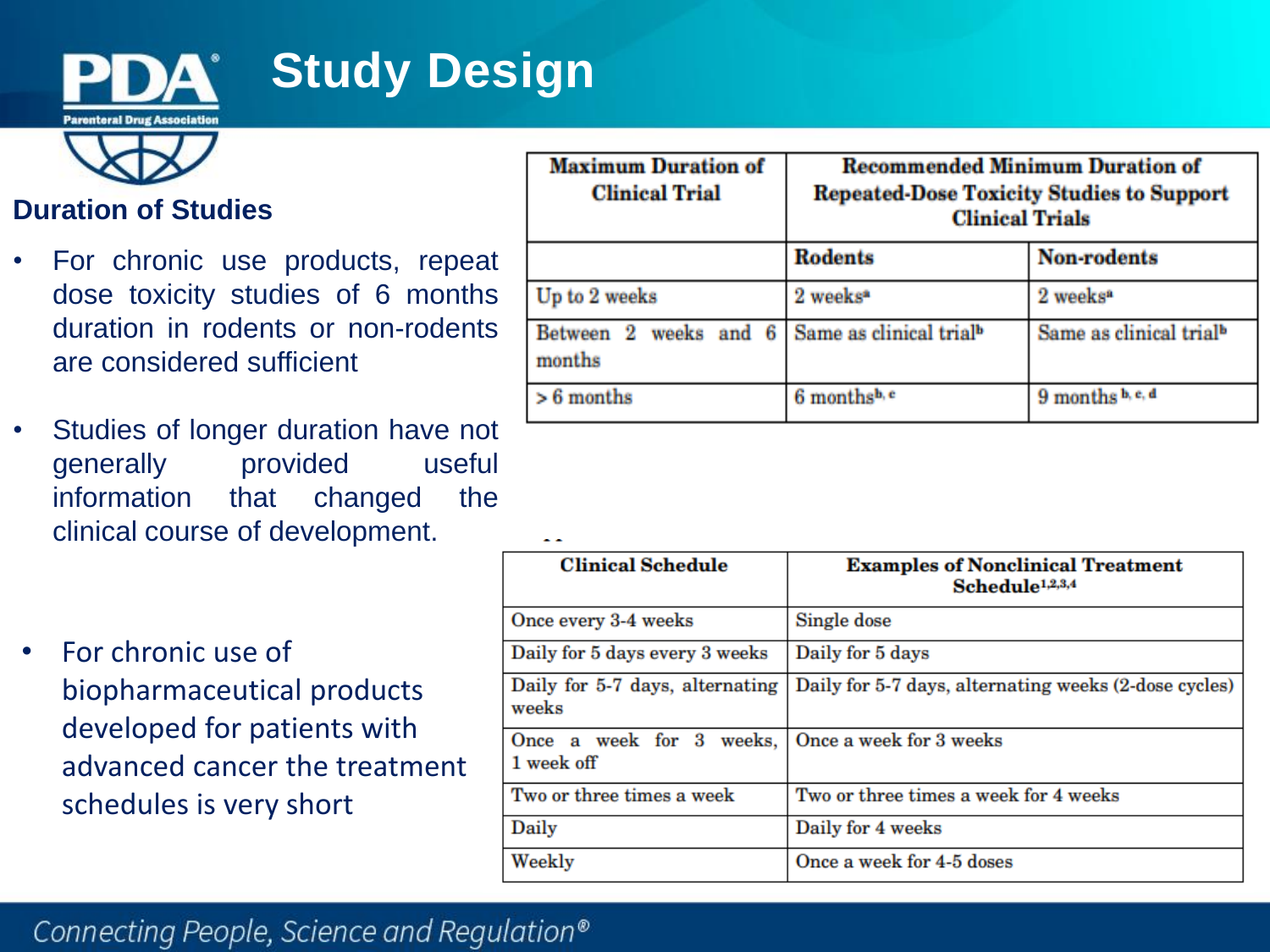

### **Study Design**

#### **Recovery**

- Recovery of pharmacological and toxicological effects with potential adverse clinical impact should be understood.
- This information can be obtained by including a non dosing period in at least one study, in order to examine reversibility of these effects, not to assess delayed toxicity.
- The demonstration of complete recovery is not considered essential.
- An evaluation of recovery is not warranted if there are no adverse effects at the end of the dosing period or sufficient scientific justification can be provided (e.g., evidence that an adverse effect is generally reversible, or an adequate margin of safety exists for the proposed clinical population).
- The addition of a recovery period just to assess for immunogenicity is not appropriate.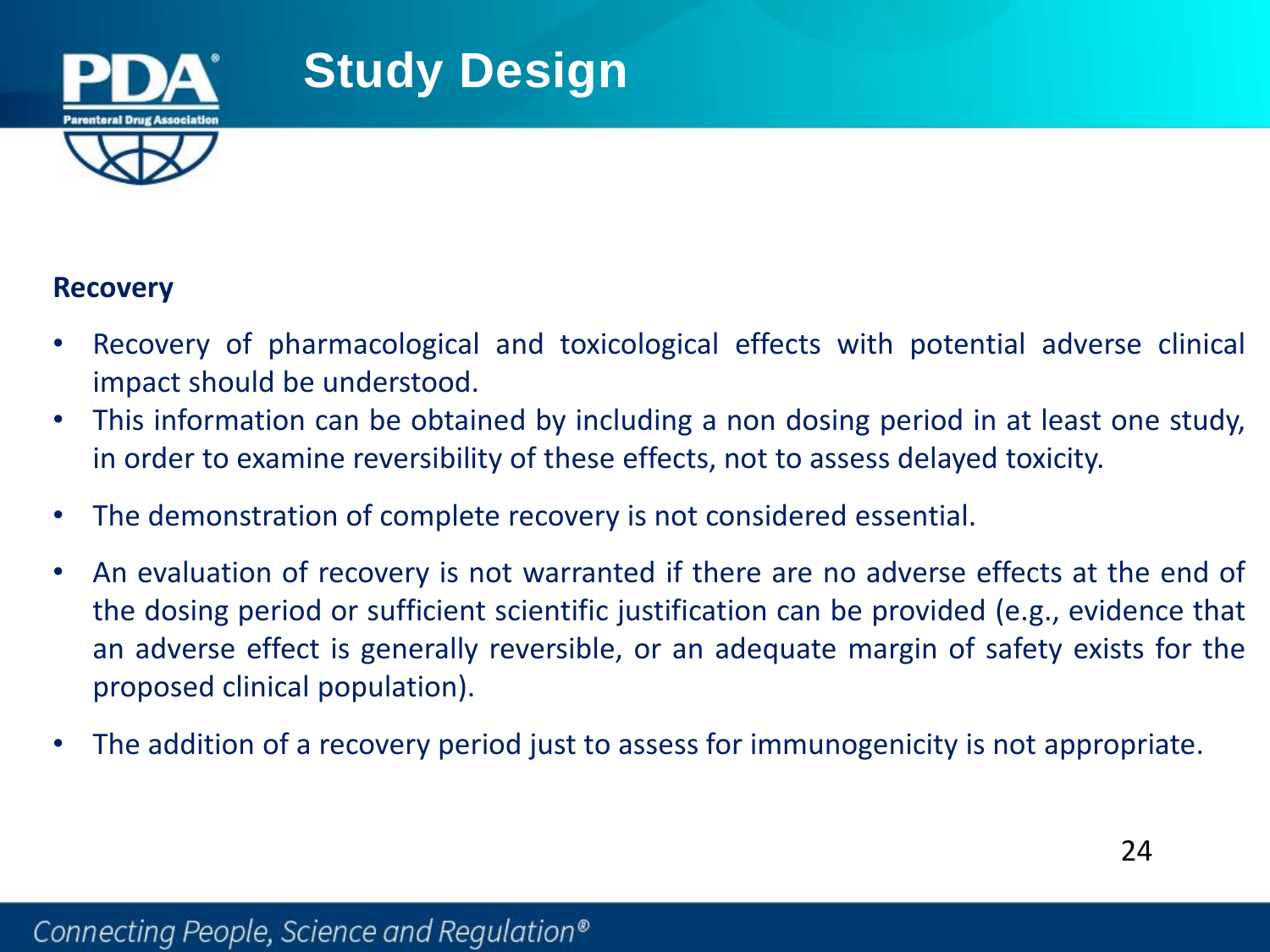

- Alterations in the pharmacokinetic profile due to immune-mediated clearance mechanisms may affect the kinetic profiles and the interpretation of the toxicity data.
- The induction of antibody formation in animals is not predictive of a potential for antibody formation in humans.
- In terms of predicting potential immunogenicity of human or humanized proteins in humans, such analyses in nonclinical animal studies are not relevant .
- Many biotechnology-derived pharmaceuticals intended for human are immunogenic in animals.
- Therefore, measurement of antibodies associated with administration of these types of products should be performed when conducting repeated dose toxicity studies in order to aid in the interpretation of these studies.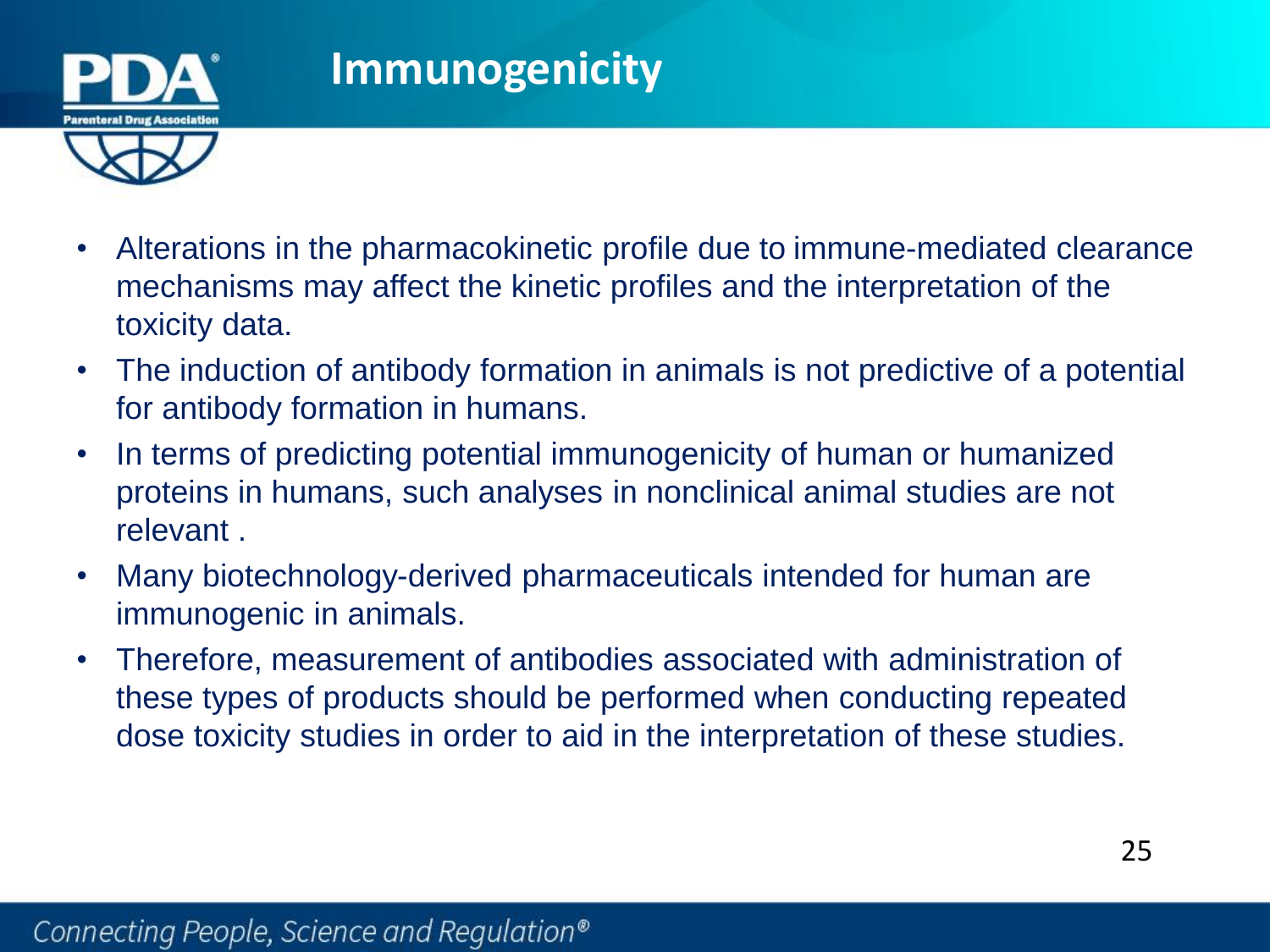

**Immunogenicity assessments assist in the interpretation of the study results and design of subsequent studies.**

- $\checkmark$  Measurement of ADA in nonclinical studies is not routinely warranted if:
	- there is evidence of sustained pharmacodynamic activity
	- no unexpected changes in the pharmaco/toxicokinetics of the test article during the dosing or recovery phase
	- and/or no evidence of immune-mediated reactions (immune complex- related, vasculitis, anaphylaxis, etc.)
- $\checkmark$  However, it is difficult to predict whether such analysis will be called for prior to completion of the in-life phase of the study; therefore, it is often useful to obtain appropriate samples during the course of the study, which can subsequently be analyzed if needed to aid in interpretation of the study results.

When a need occurred, according to study results, to understand immunogenicity to interpret study data, potential for **immunogenicity antibody detection assays** should be conducted to evaluate the presence of ADAs.

 $\checkmark$  When ADAs are detected, the effect on the study results should be assessed, including effects on PK and drug clearance, pharmacology effects, and toxicity.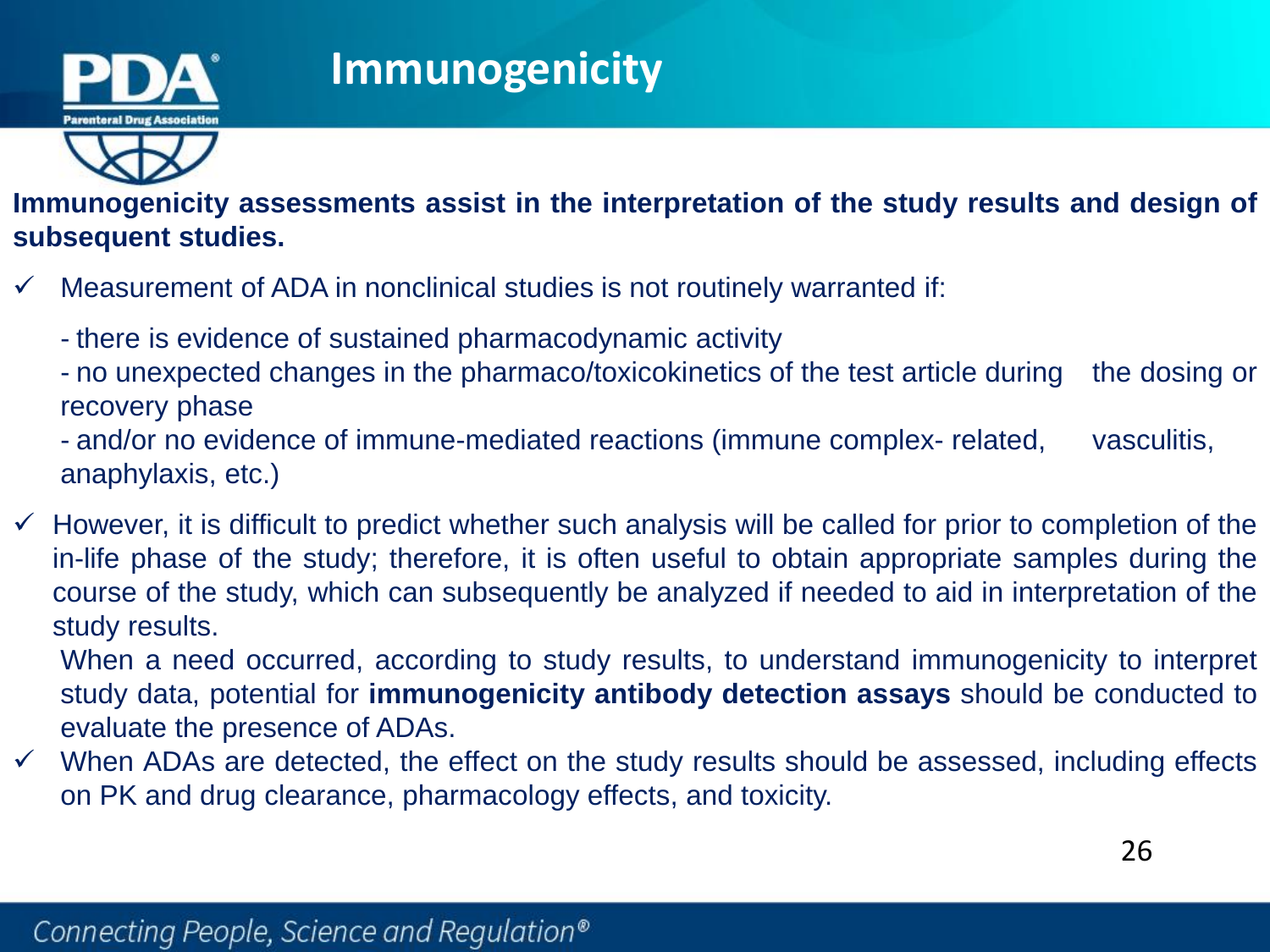

### *Immunogenicity*

- Characterization is generally not warranted, specifically of neutralizing potential, particularly if adequate exposure and pharmacological effect can be demonstrated by a pharmacodynamic marker of activity in the *in vivo* toxicology studies.
- In the event that neutralizing antibody assessment is deemed appropriate to interpret the study findings, assessment of neutralizing activity can be addressed indirectly with *ex-vivo* bioactivity assay, a combination of assay formats for PK-PD, or directly in a specific neutralizing antibody assay.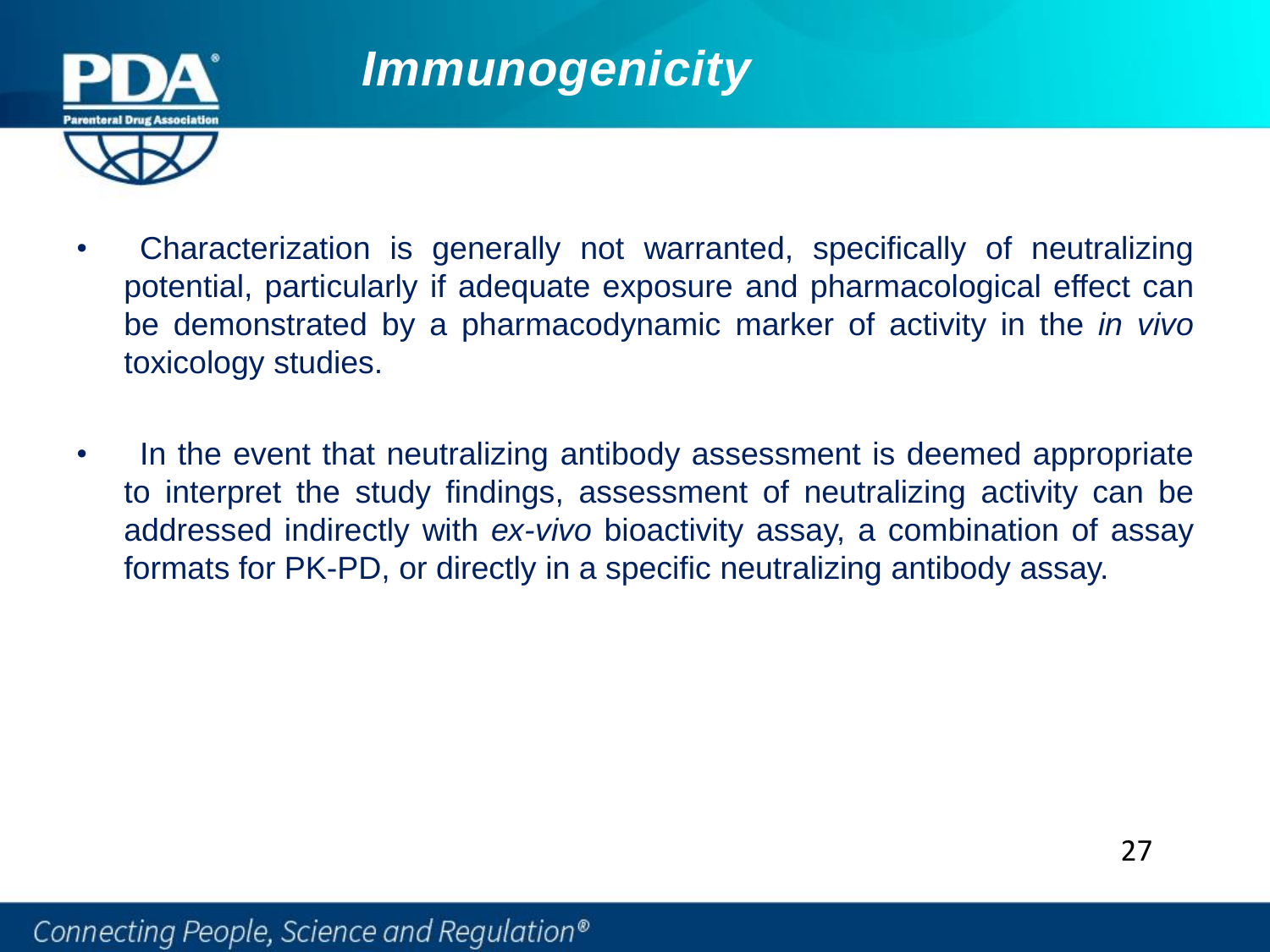

## *Preclinical Studies to be Performed Before Phase 1 Clinical Trials*

- **PK &PD**
- **Pilot Tox Studies**
	- $\checkmark$  Identify MTD, dose & exposure responses, target organ toxicity; major organ system pathology; doselimiting toxicities; repeat-dose TK
- **Single dose toxicity in two species (non-GLP)**
- **Pivotal Repeated dose toxicity in two species** 
	- $\checkmark$  Should be the same as intended clinical route & schedule
	- $\checkmark$  Determine adverse effects with NOAEL & exposure ratios.
	- $\checkmark$  Provide a basis for selecting initial clinical doses & escalations
- **Safety Pharmacology** 
	- $\checkmark$  Investigate potential undesirable PD effects on the physiological function of vital organs
	- $\checkmark$  Small molecule commonly stand alone studies
	- $\checkmark$  Biological incorporate endpoints into non-rodent tox study
	- $\checkmark$  Oncology (end stage) waived
- **Local tolerance** 
	- incorporate endpoints into tox study
- **Genotoxicity** if relevant (*in vitro* assays)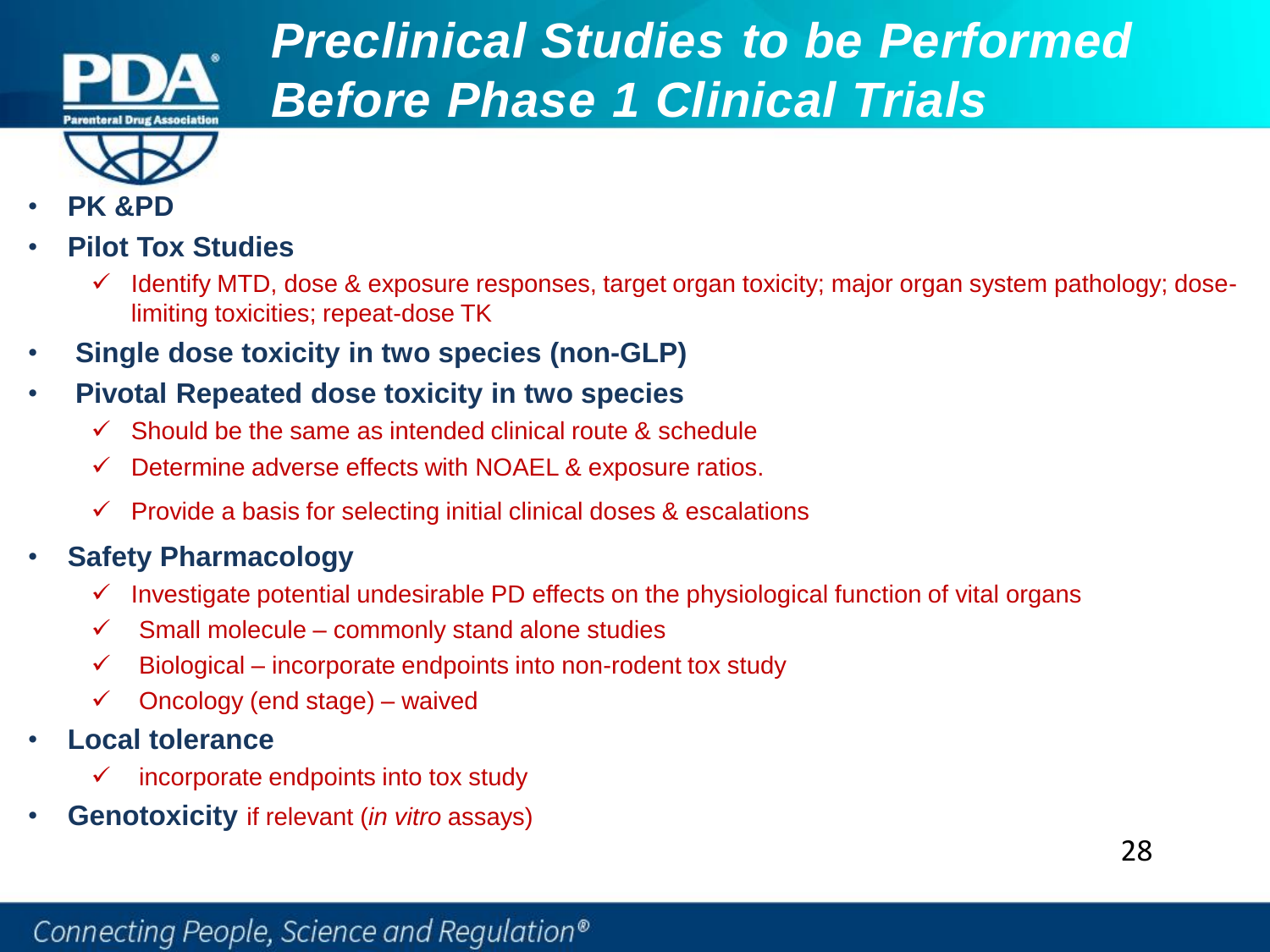

- **Genotoxicity** studies, *In vivo* (The range and type of genotoxicity studies routinely conducted for pharmaceuticals are not applicable to biotechnologyderived pharmaceuticals and therefore are not needed)
- **Carcinogenicity** (Standard carcinogenicity bioassays are generally inappropriate for biotechnology-derived pharmaceuticals)
- **Repeated dose** toxicity (Duration depending on duration of clinical study)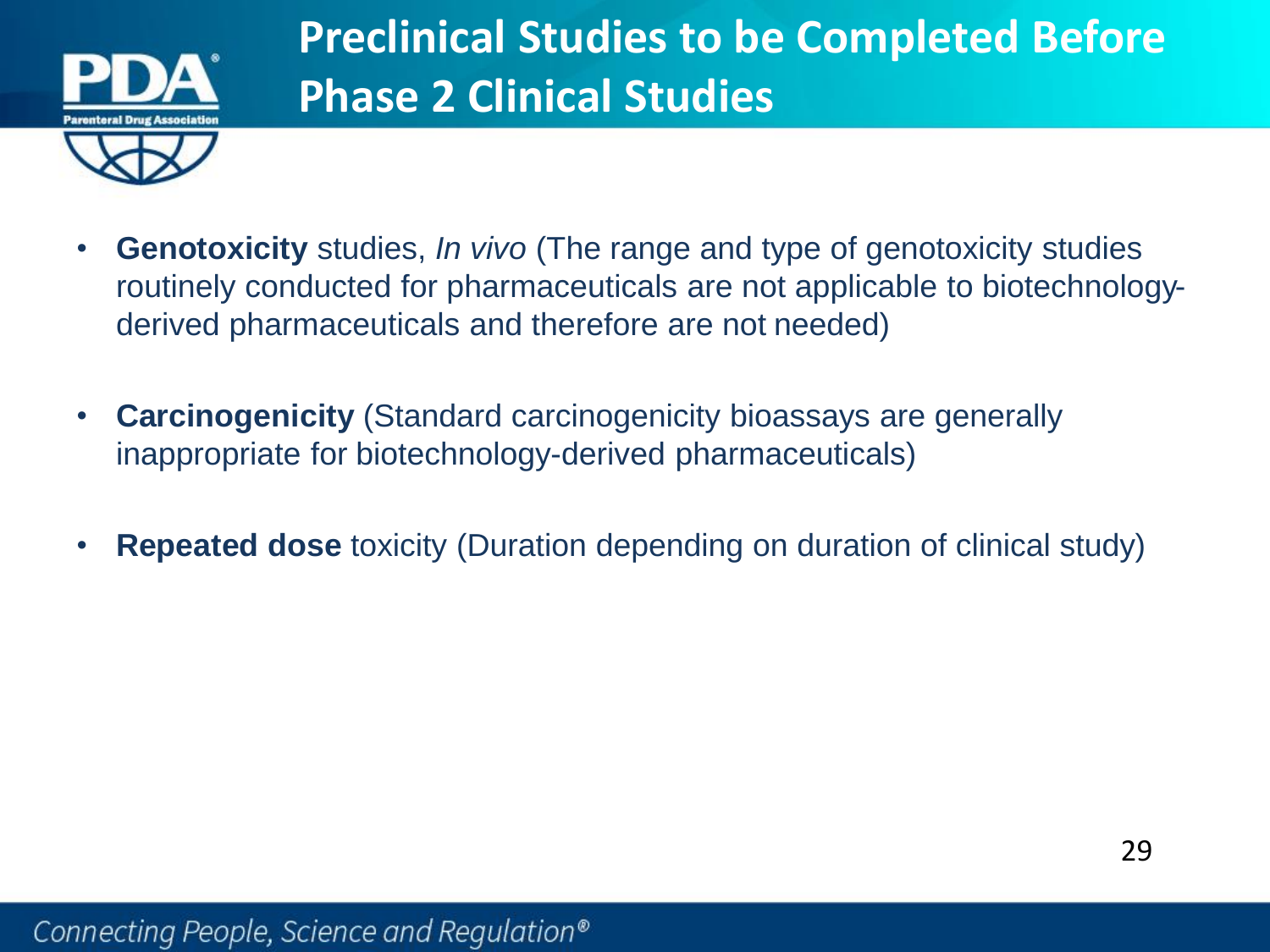

## **Preclinical documentation before phase 3 clinical study**

- **Fertility studies:**
	- Male and Female fertility and reproductive performance
	- Embryo/fetal development
	- Neonatal development
- **Repeated dose toxicity**
- **ADME**
- In parallel with phase 2 and phase 3 clinical studies, other toxicity studies are completed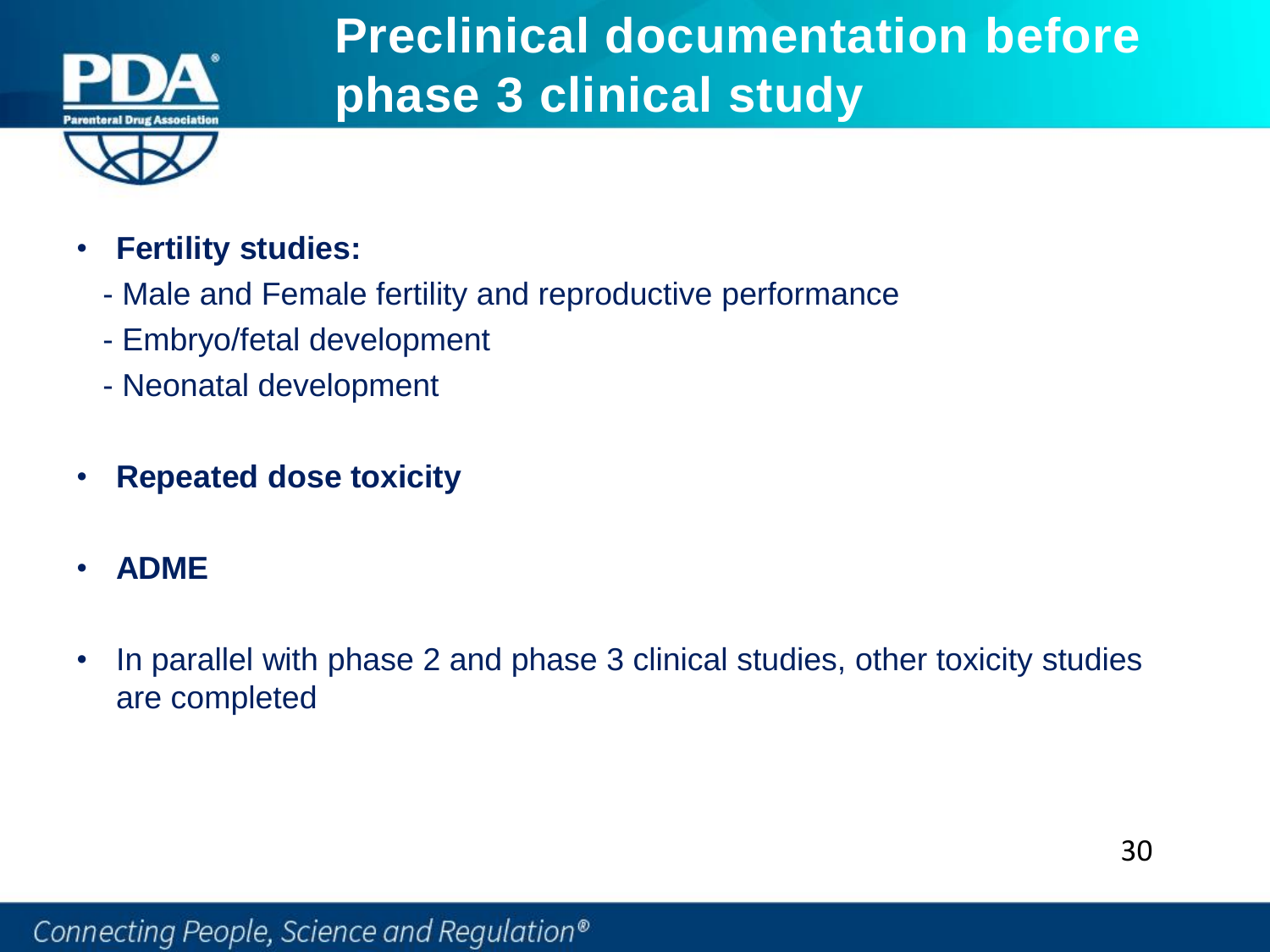

### *Juvenile Studies*

- 
- The conduct of any juvenile animal toxicity studies should be considered only when previous animal data and human safety data, including effects from other drugs of the pharmacological class, are judged to be insufficient to support pediatric studies.
- If a study is warranted, one relevant species, preferably rodent, is generally considered adequate.
- A study in a non-rodent species can be appropriate when scientifically justified.
- Generally, juvenile animal toxicity studies are not considered important for shortterm PK studies (e.g., 1 to 3 doses) in pediatric populations.
- Results from repeated-dose toxicity studies of appropriate duration in adult animals, the core safety pharmacology package, and the standard battery of genotoxicity tests should be available before initiation of trials in pediatric populations.
- Reproduction toxicity studies relevant to the age and gender of the pediatric patient populations under study can also be important to provide information on direct toxic or developmental risks (e.g., fertility and pre-postnatal developmental studies).
- A chronic study initiated in the appropriate age and species with the relevant end points to address this developmental concern (e.g., 12 months duration in dog or 6 month in rodent) can be appropriate.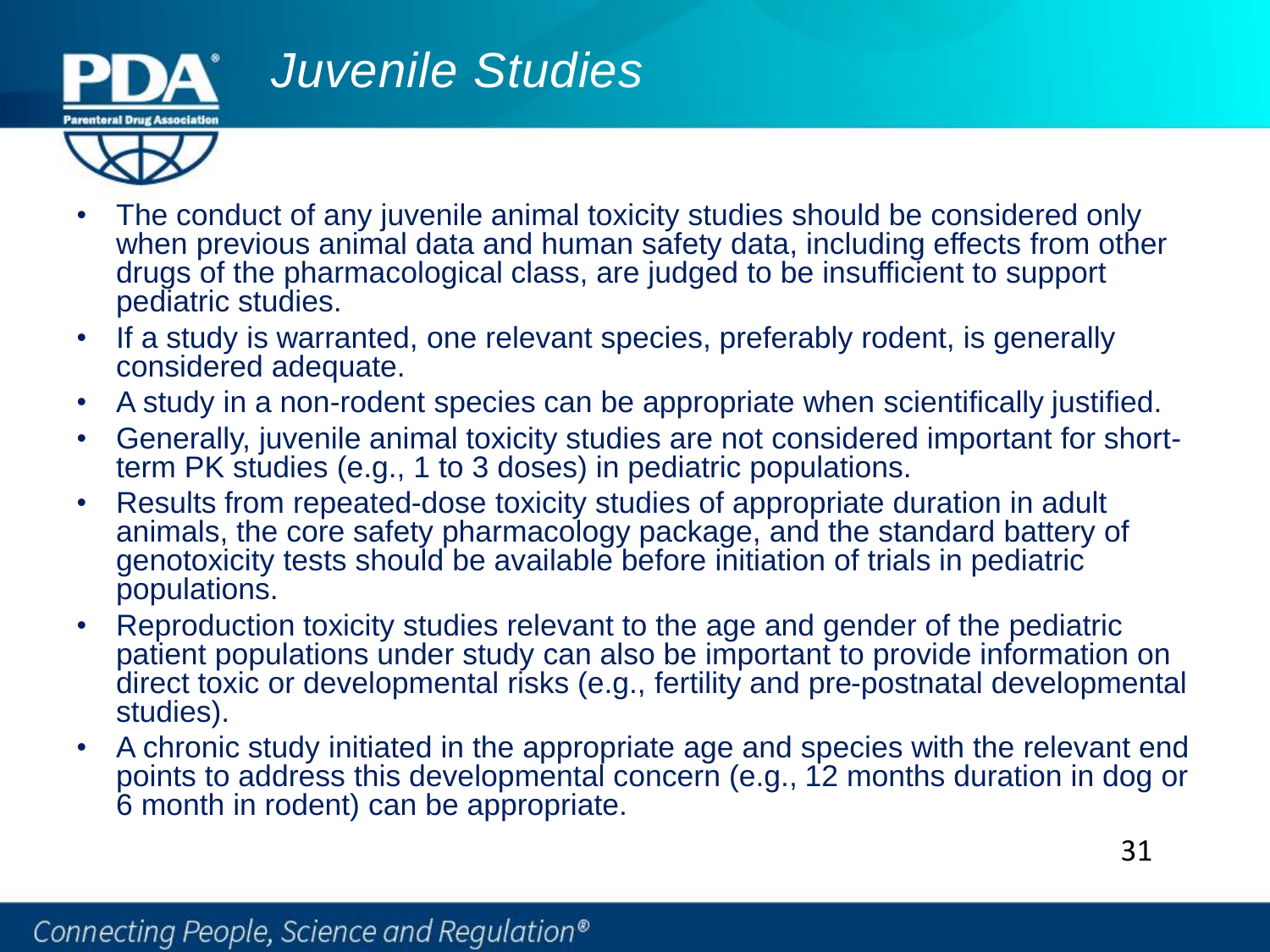

## *Moving to In Vitro Toxicity Studies*



### • **Toxicity studies in animal model:**

- $\checkmark$  Ethical problems
- $\checkmark$  Stain suitability
- $\checkmark$  Not all toxicity issues are identified

### • *In vitro* **toxicity studies are promising:**

- $\checkmark$  Druggable genome
- $\checkmark$  Precision medicine
- $\checkmark$  Disease modeling, including rare diseases
- $\checkmark$  Human-on-a-chip
- $\checkmark$  Clinical trials on a chip
- $\checkmark$  Microbiome, environmental toxins, infectious agents, etc.

#### 32 **FDA understands that human/organ-on-a-chip can be a predictive tool – but the Agency would need to have confidence in the data**

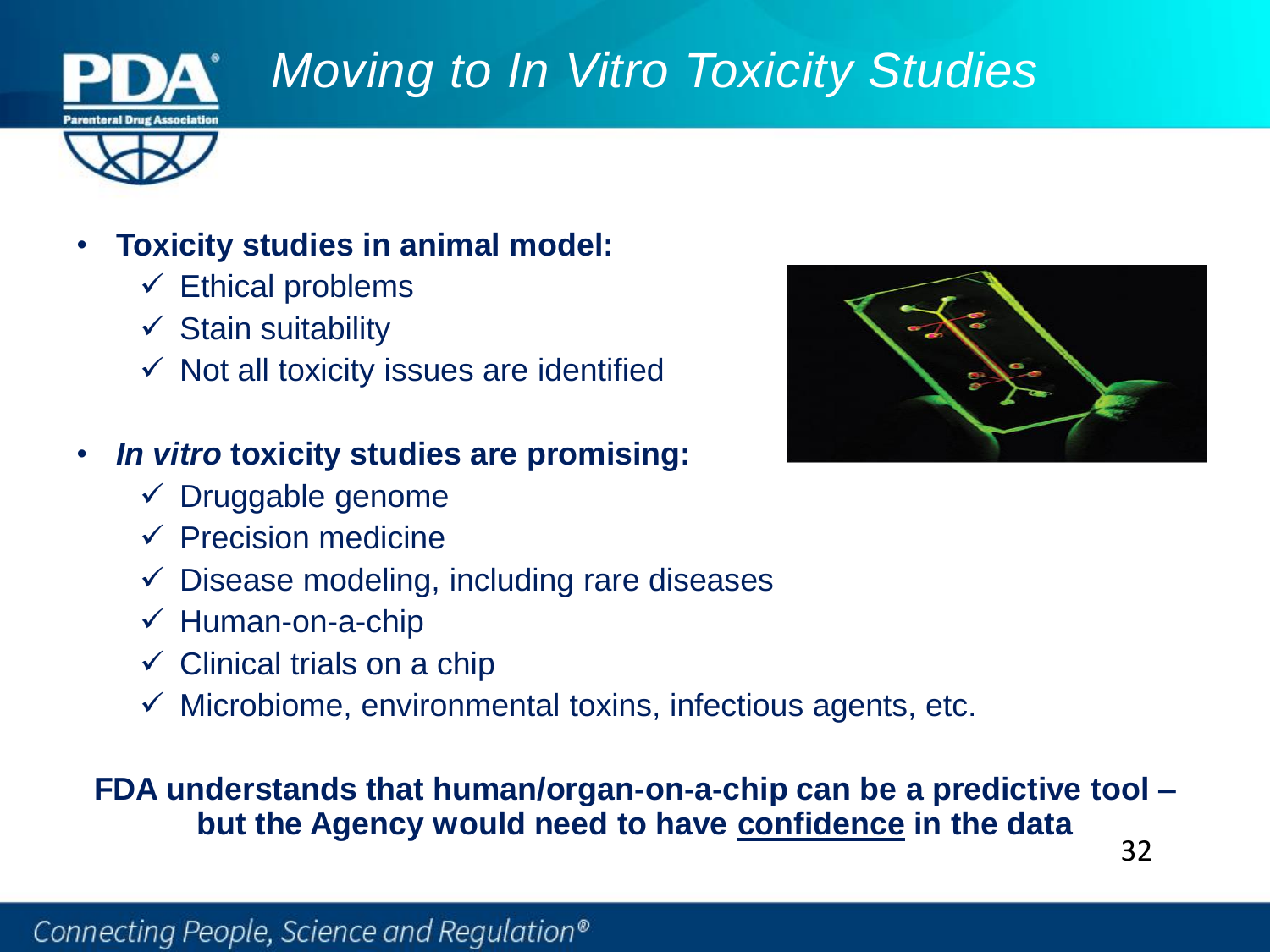

## *Moving to In Vitro Toxicity Studies*



- *In vitro* toxicity studies also have issues:
	- $\checkmark$  Not a fully differentiated system
	- $\checkmark$  Lack of immune/blood system
	- $\checkmark$  Not representing entire population or genetic diversity
- There are no guidelines, but FDA is willing to review such tools and methods and welcomes communication with Sponsors
- FDA is collaborating with other agencies (e.g., DARPA, NIH) through in several independent programs
- The goal is to "develop an *in vitro* platform that uses human tissues to evaluate the efficacy, safety and toxicity of promising therapies"
- This platform would have to be fully validated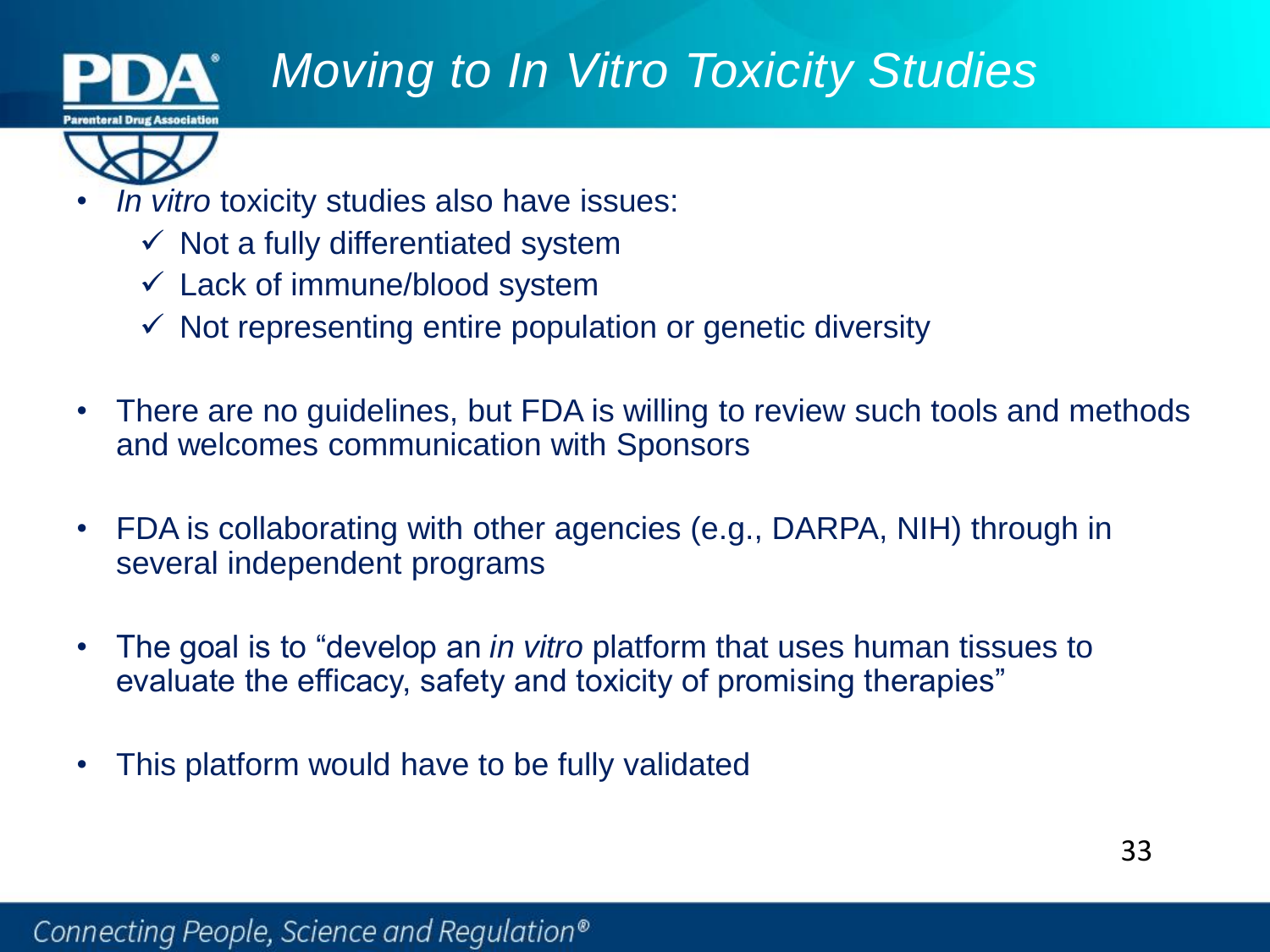

### • **FDA- Pre-Pre IND, Pre-IND**

- $\checkmark$  Provide advice in response to specific queries
- $\checkmark$  In person or by teleconference
- $\checkmark$  Written minutes for formal meetings
- $\sqrt{\phantom{a}}$  No fee
- **EMA- Scientific advice (EMA, national), ITF**
- **Israeli MOH**
	- $\checkmark$  No formal procedure
	- $\checkmark$  However the division of clinical trials encourage meetings for new products/technologies